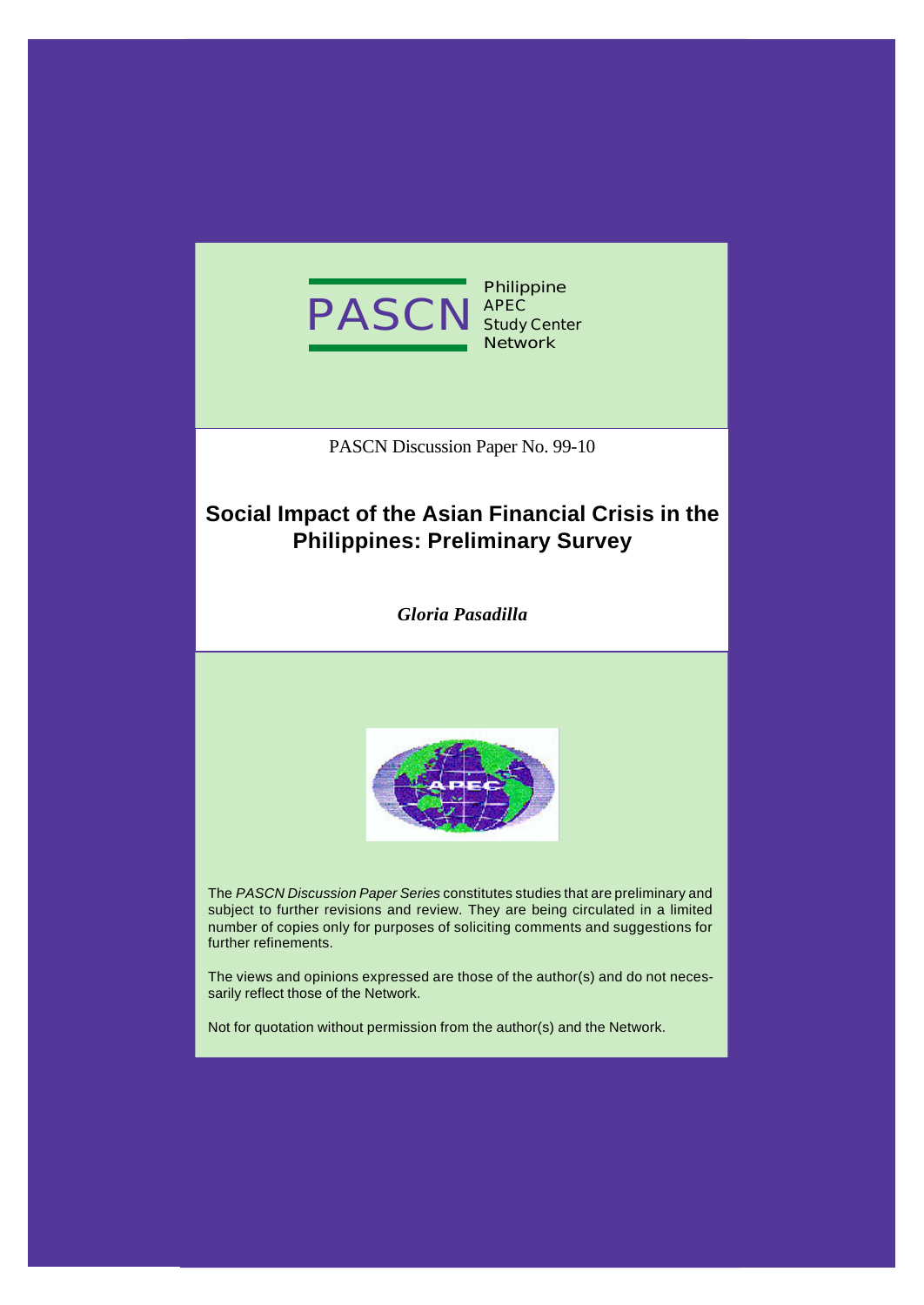

PHILIPPINE S TUDY C ENTER **NETWORK** 

PASCN Discussion Paper No. 99-10

# **Social Impact of the Asian Financial Crisis in the Philippines: Preliminary Survey**

*Gloria Pasadilla* 

March 1999

The *PASCN Discussion Paper Series* constitutes studies that are preliminary and subject to further revisions and review. They are being circulated in a limited number of copies only for purposes of soliciting comments and suggestions for further refinements.

The views and opinions expressed are those of the author(s) and do not necessarily reflect those of the Network.

Not for quotation without permission from the author(s) and the Network.

For comments, suggestions or further inquiries, please contact:

**The PASCN Secretariat** Philippine Institute for Development Studies NEDA sa Makati Building, 106 Amorsolo Street Legaspi Village, Makati City, Philippines Tel. Nos. 893-9588 and 892-5817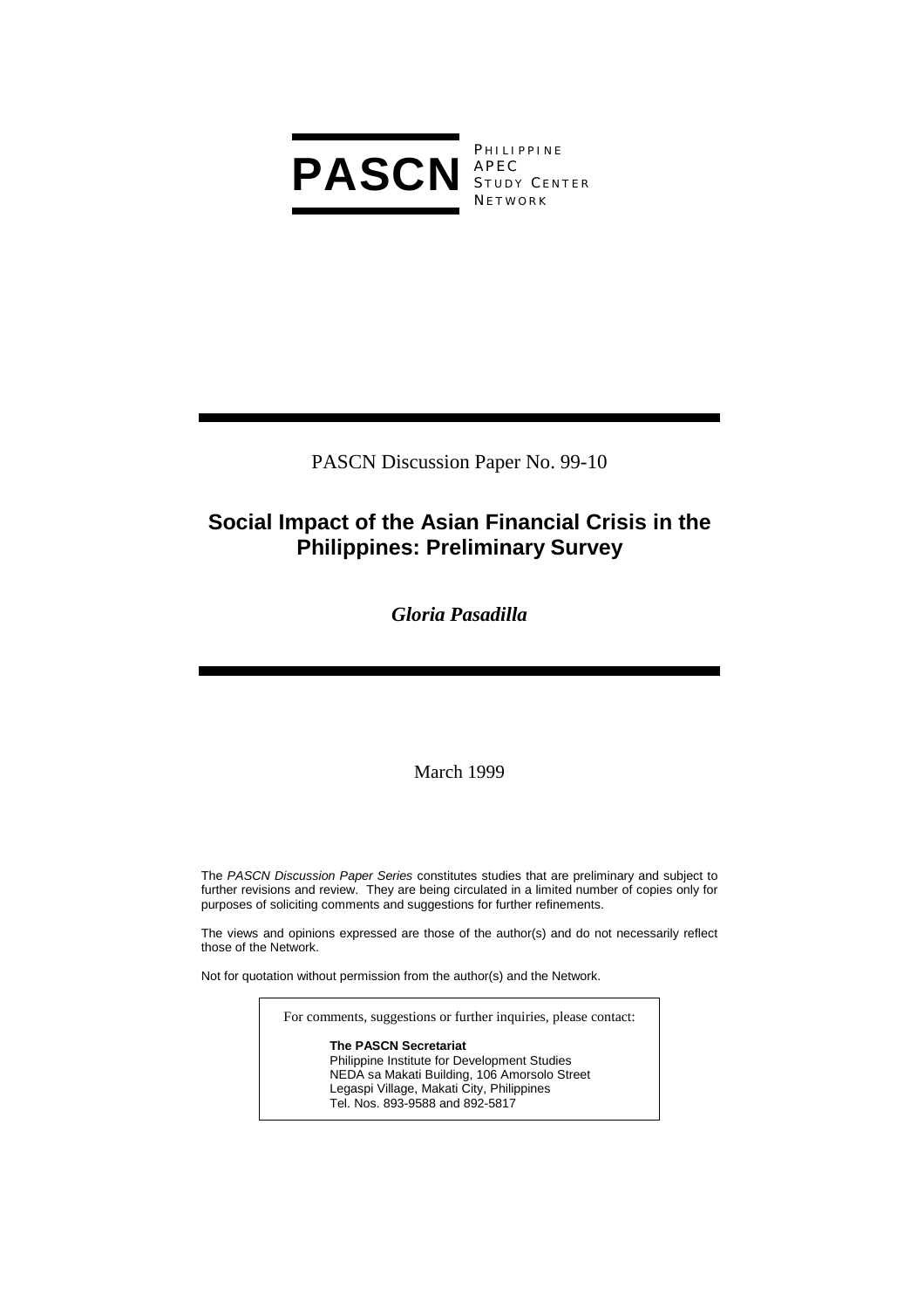# **Social Impact of the Asian Crisis in the Philippines: Preliminary Survey**

## **Gloria O. Pasadilla**<sup>∗</sup>

The Philippines fought hard to be considered part of Asia because for many years since the 1980s, she had somehow been lumped together with Latin countries. Partly because of the same historical Spanish root, partly because while other Asian countries enjoyed robust growth for two decades, the Philippines had muddled through its economic development as many Latin American economies did. To join the ranks of the Asian tigers, starting in the late 1980s, the country vigorously pursued economic and financial liberalization, privatized government corporations, hinged its development strategy on exports, etc., resulting in a relatively modest success. Confidence on the economy rose and large capital inflows diverted themselves to the Philippines. But when the country finally seemed poised for tigerhood and was increasingly being recognized as yet another emerging 'Asian country', with the supposed prestige that comes with the name, the crisis spotlighted the inherent weaknesses in the erstwhile tigers. For better or worse, the Philippines is, indeed, now more recognized as 'Asian', not Latin American, and therefore was not immune from the Thai bubble bursting contagion.

At the outbreak of the crisis, the Philippines had already created a small property and financial bubbles that was ripe for bursting. The reason can be traced to the same ones that created the bubbles in Thailand, Korea, and Indonesia, that is, to huge capital inflows, which led to bank increased lending to sectors like real estate and stockmarkets, and which caused asset prices to soar. So, when the Thai bubble collapsed and foreign funds scampered out of other Asian countries, Philippine asset prices plunged, construction activity declined, and property prices dropped. These effects are similar to those of the tiger countries, albeit the difference is one of degree.

The fact is that, even as the Philippines suffer through the same large exchange rate devaluation, skyrocketing interest rates, stockmarket volatility and decline, the real economy has shown to be resilient. In 1997, it posted one of its highest historical GNP growth of 5.8%, amidst low inflation, in contrast to the collapsing growth rates of neighboring countries. In 1998, the economy is expected to decelerate to less than 1% growth, a still remarkable performance in contrast to sharp declines in economic growth in Indonesia, Malaysia, Korea, and Thailand. Yet, even this slow growth is largely attributed to the El Nino phenomenon, and less on the Asian crisis contagion.

Assistant Professor, School of Economics, University of Asia and the Pacific. The paper was presented during the *Third Annual PASCN Symposium-Meeting*, 10-11 December 1998.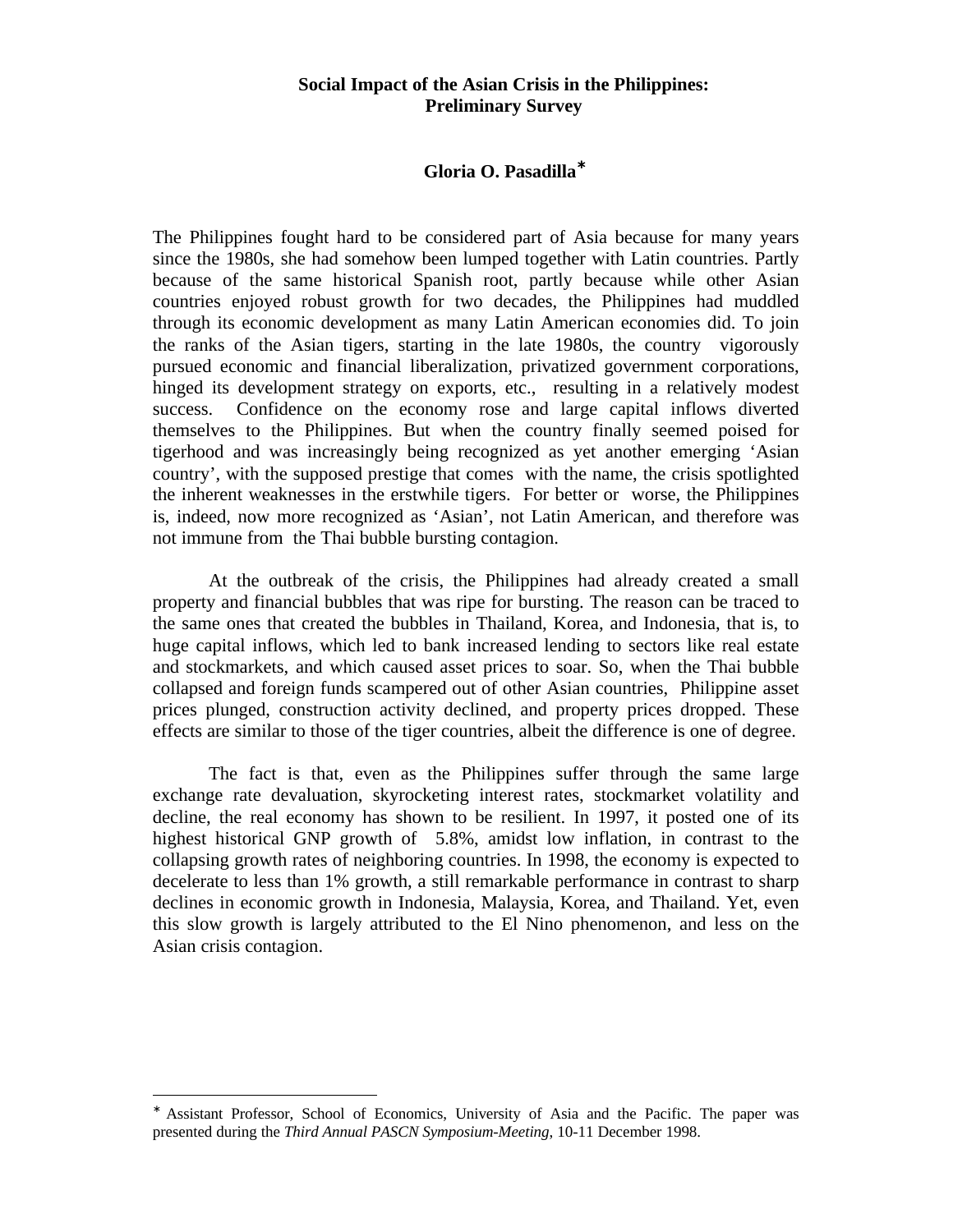# **A. Tale of Two Crises**

Perhaps one reason why the present turmoil seems to be relatively painless for the Philippine economy is that the country has seen worse times in the period 1983-1985. The rise in world interest rates in the early 1980s, along with the spectre of an ailing president, led to moratorium on Philippine foreign debt, massive capital outflows, bank closedowns, and labor layoffs. There were a spate of mass street protests and threats of communist-inspired violence that exacerbated the plunging confidence on the economy. Thus, to a certain extent, the present Indonesian situation is reminiscent of what the Philippines went through during the early 1980s.

The present crisis, in contrast, occurred at a time of political stability, relative financial sector strength, and high confidence on the economy that even if there were short term capital outflows at the onset of the crisis, it was nowhere near the level seen in the 1980s. Besides, the Philippines had hardly recovered from the two oil shocks of the 1970s when another external shock hit it in 1981-82, while in the 1990s, the economy has consistently posted respectable performance before the Thai crisis hit, thus providing an inertia for growth.

At its nadir, the GNP contracted by more than 9% in 1984 and another 7% the year after. This makes the slowdown in 1998 hardly comparable to the severe recession in 1984-85, not to mention the strong growth chalked up in 1997. From the expenditure side, the 1984 slowdown was largely accounted by a drop in government consumption of minus 12%, and decline in investments of 37%. The 1998 slowdown is similarly largely caused by 14% drop in investments, and a slowdown, though still positive growth, in real consumption. Real exports have gone down in 1998 too, but that is largely because the 1985 survey basket for the GDP does not include new and high growth export industries like semiconductor which today actually takes more than 50% of export earnings. Hence, the real exports data from the National Income Accounts (NIA) is severely underestimated (see table 1).

Average exchange rates depreciated more than 50% in 1984. The 1998 depreciation closely follows at 46%, from P29.47/\$ in 1997 to an average of P41.17/\$ up to October 1998, yet its effect has not been as dramatic as the exchange rate depreciation in 1983-84. The reason is that the past exchange rate market turbulence was cast within a problematic structural and political scenario that affected the financial and institutional support for the economic system. Thus, industry output suffered a greater toll, dipping by 12% and 16% in 1984 and 1985, respectively. This is not the case in 1998 which see a minimal drop of 0.2% in industry output, but a very large decline of more than 6% in agricultural output. Since the agricultural sector is not highly dependent on imports, its significantly negative performance can hardly be attributed to the exchange rate depreciation, rather it is more likely due to the El Nino weather phenomenon.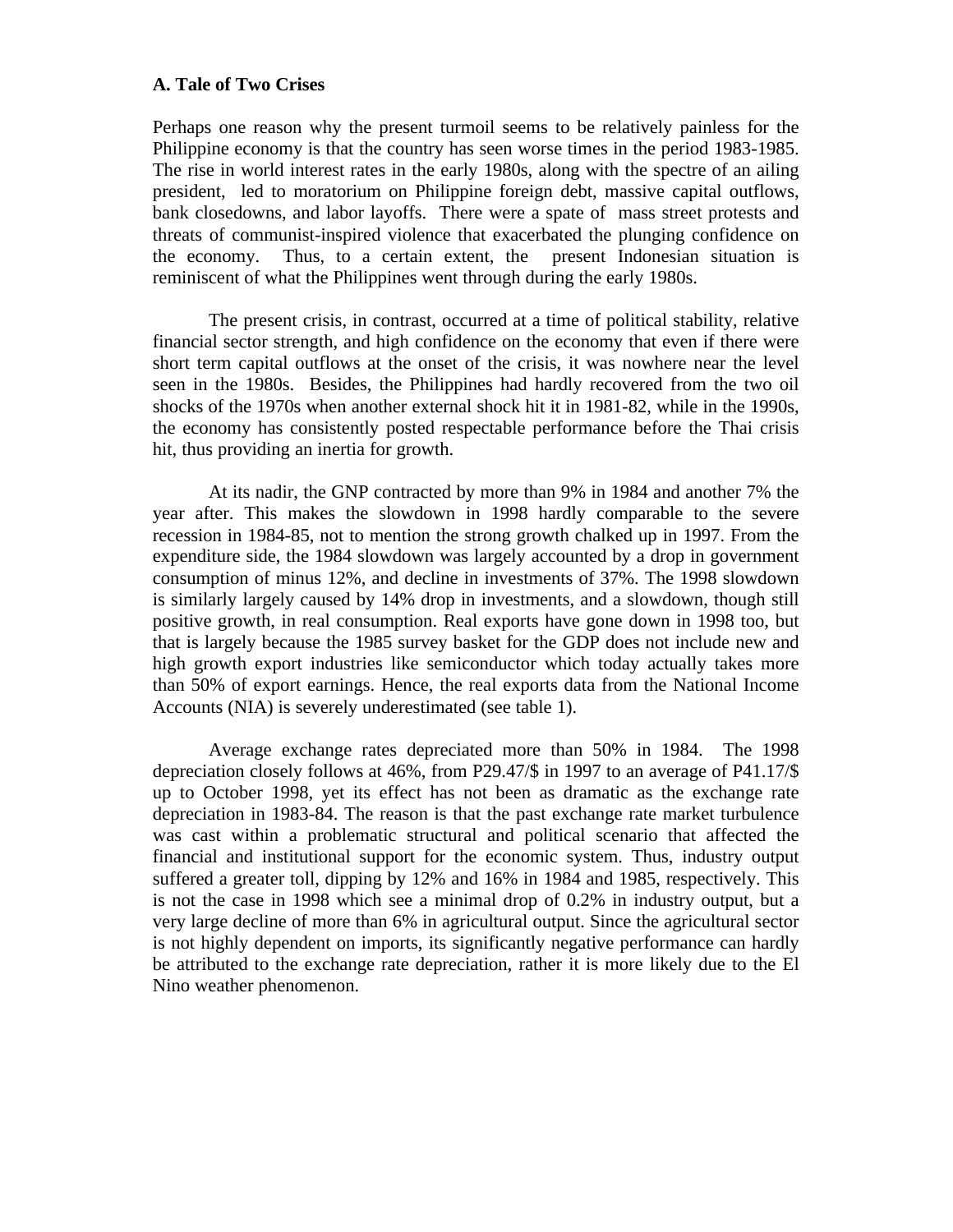|                                  | Crisis in the 1980's |          |          | <b>Asian Crisis</b> |         |
|----------------------------------|----------------------|----------|----------|---------------------|---------|
|                                  | 1983                 | 1984     | 1985     | 1997                | 1998    |
| <b>Real GNP Growth</b>           | 1.65                 | $-9.11$  | $-6.96$  | 5.30                | 0.8     |
| Real GDP Growth                  | 1.87                 | $-7.32$  | $-7.31$  | 5.17                | 0.02    |
| Growth in Real Consumption       | 0.61                 | 0.27     | $-1.16$  | 4.99                | 3.9     |
| Growth in Government Consn       | $-4.73$              | $-11.80$ | $-1.03$  | 1.56                | 0.6     |
| Growth in Capital Formation      | 6.40                 | $-36.99$ | $-31.85$ | 11.73               | $-13.8$ |
| Growth in Real Exports           | 3.45                 | 4.54     | $-16.07$ | 17.54               | $-7.7$  |
| Growth in Real Imports           | $-3.06$              | $-17.48$ | $-14.20$ | 14.38               | $-10.2$ |
| <b>Agriculture Growth</b>        | $-3.38$              | $-0.93$  | $-1.88$  | 2.93                | $-6.2$  |
| <b>Industry Growth</b>           | 1.52                 | $-11.51$ | $-15.75$ | 6.14                | $-0.2$  |
| Services Growth                  | 5.56                 | $-6.53$  | $-2.08$  | 5.46                | 3.5     |
| Per capita GNP (in P)            | 12,640               | 11,245   | 10,201   | 12,625              | 9058    |
| Per capita GDP (in P)            | 12,828               | 11,601   | 10,491   | 12,108              | 8621    |
| Interbank Call Loan Rate /a      | 16.49                | 28.29    | 20.16    | 15.70               | 15.1    |
| Change in Interbank Rate         | 34.72                | 71.55    | $-28.73$ | 21.88               | $-3$    |
| Treasury Bill Rates (91 days) /a | 14.26                | 28.24    | 25.87    | 12.89               | 15.31   |
| Change in TBR                    | 3.48                 | 98.04    | $-8.39$  | 4.50                | 26      |
| Exchange Rate /a                 | 11.11                | 16.70    | 18.61    | 29.47               | 41.14   |
| Change in Exchange Rate          | 30.13                | 50.27    | 11.43    | 12.42               | 46.02   |
| Inflation (IPIGDP 1985=100)      | 14.24                | 53.79    | 17.29    | 6.01                | 10.4    |
| Unemployed (thousands) /b        | 2053                 | 2388.4   | 2544.5   | 2702.2              | 3507.7  |
| Change in Unemployed /b          |                      | 16.34    | 6.54     | 7.19                | 20.2    |
| Unemployment Rate /b             | 10.27                | 11.61    | 12.18    | 8.85                | 11.1    |

1998 figures are based on data up to the third quarter

/a Data based on Jan-Oct 1998

/b Data based on 1st to 2nd Quarter 1998.

In fact, the crisis even freed the economy from an overvalued peso mindset, and displayed its resilience to sharp exchange rate changes. Significantly, the past stability of overvalued exchange rates as well as high domestic interest rates actually encouraged unhedged dollar-denominated borrowings<sup>1</sup> that proved fatal when exchange rates pegs collapsed. At the onset of the crisis, unhedged dollar borrowers panicked by buying dollars to cover their open positions, thus exacerbating the downward pressure on the peso. This also explains why, unlike in Thailand were speculation was mostly faulted on foreign institutions, most speculation on the peso was largely made by local players.

 $\mathbf{1}$ <sup>1</sup> This possibly explains the fact that most of the increase in total inflows have been due to growth in foreign loans, and less on portfolio and direct investment flows. Foreign currency loans was the fastest growing item since1988 and constituted between 60-80% of total foreign net inflows.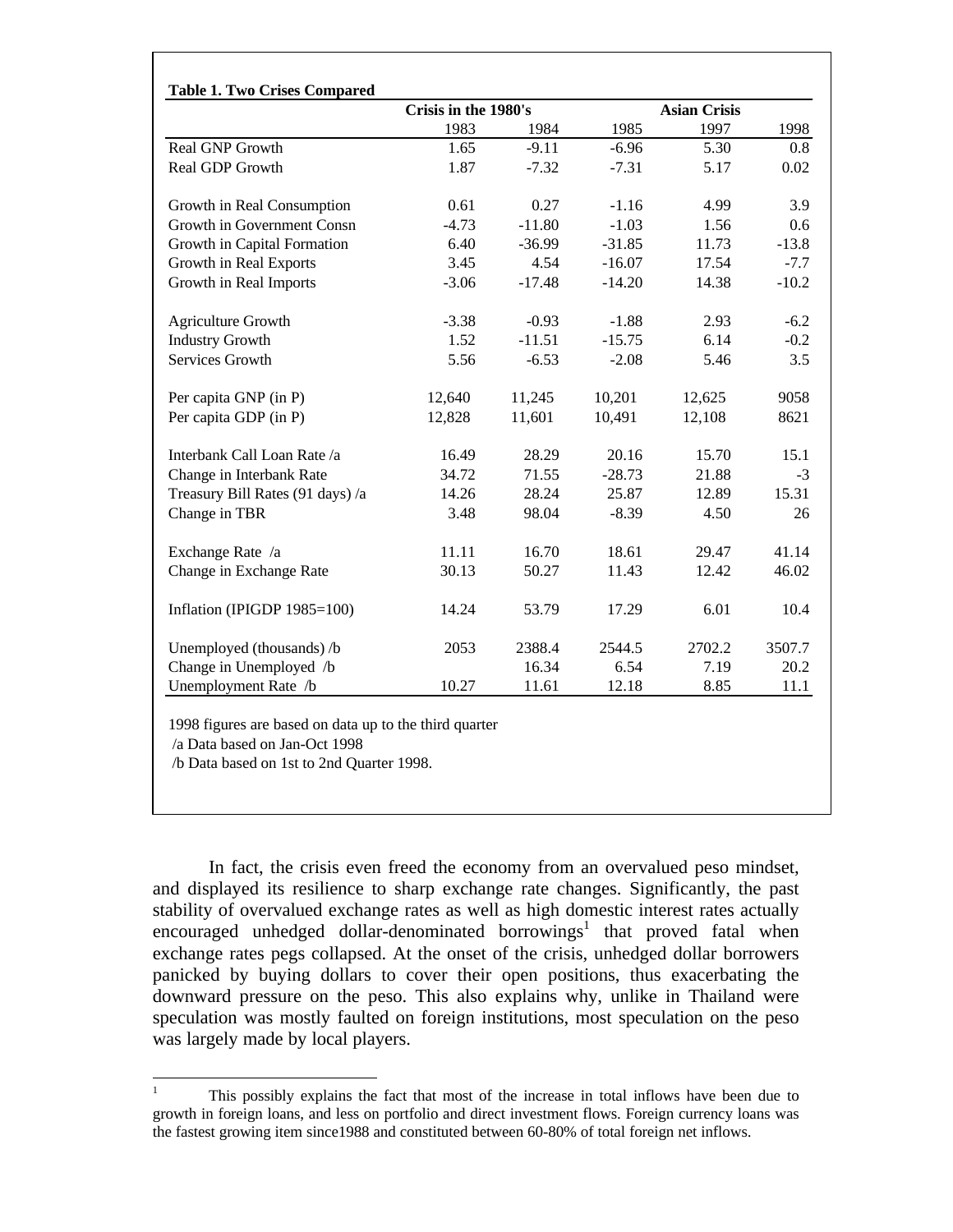The sharp depreciation of the peso not only dampened borrowings in dollars, but also helped turn the trade deficit into a surplus. Exports, based on the Central Bank's Balance of Payments data, increased by 19% as a result of the cheaper peso. The reduced manufacturing and export capacity of other Asian countries also helped divert demand on Philippine products. Imports, on the other hand, dropped by 14%.<sup>2</sup> Inspite of the depreciation, inflation in 1998 is still manageable at more than 10%, albeit back at two-digit levels. Majority of the increase in inflation, however, is due to food prices increases resulting from the low agricultural produce. In contrast, inflation in 1984 reached an all-time high of 54% as a result of exchange rate depreciation and depressed industrial output, resulting to incidents of panic buying, in turn fueling more the spiralling price increases.

High interest rates policy was pursued during both crises. But the interest rate level reached even at the peak of the Asian crisis still does not compare with the level attained in the early 1980s. At some point at the onset of the contagion, lending rates were more than 35% per annum, fueling concerns for the stability of the banking system. But Central Bank bills in the 1980s were being issued at a much higher rate of more than 50% interest per annum, causing a spate of small bank bankruptcies. Period averages of 91-day Treasury Bill Rates, the bellwether of other interest rates, record 15.3% p.a. in 1998, about 26% change from the previous year. During the 1980s crisis, in contrast, TBR increased by more than 70% in 1983-84.

The 1980s recession dealt a permanent effect on the Philippine economy that it took almost 15 years for real per capita GNP to return to its pre crisis level. Of course, in between were other episodes of smaller crisis like the 1991-92 world recession, or the early post-Marcos economic transition difficulties that also contributed to delays in the recovery of 1982 per capita income. The Asian crisis, on the other hand, is expected to affect the economy relatively more quickly for reasons discussed in the succeeding section. Rapid annual growth of about 5-6% is expected to return in about two years.

## **Why is the Philippines Different?**

The fact that the Philippines is faring relatively better than other Asian countries does not mean, however, that all is well. In the first place, high growth in the 1990s occurred against the backdrop of large trade deficit, financed by rapid increase in remittances of Filipino overseas workers as well as large investments inflows. In 1995 and 1996, for instance, trade deficits were 12.5 and 13.5% of GDP, respectively, while non-merchandise receipts which include foreign remittances were 20 and 22.7%. Inflows from loans consisted of an average of 7% of GDP, and foreign direct investment, 4%, thereby allowing an overall positive balance of payments position (Table 2). This situation, as the Asian experience attests, render the country extremely vulnerable to adverse shifts in sentiments.

 $2$  These export and import figures are for January to July 1998.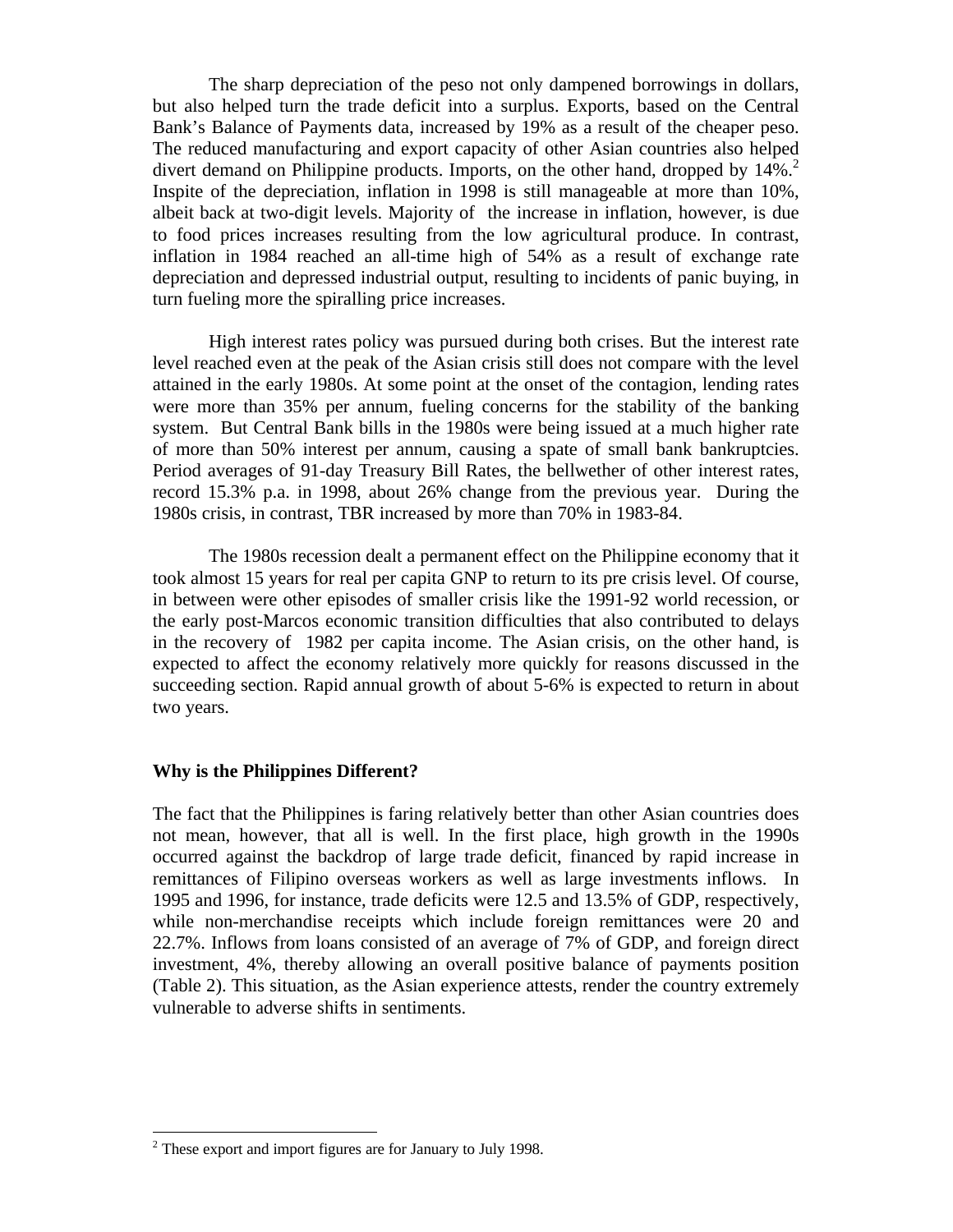|                          | 1995     | 1996     | 1997    | 1998    |
|--------------------------|----------|----------|---------|---------|
| <b>Merchandise Trade</b> | $-12.53$ | $-13.54$ | $-6.55$ | $-4.39$ |
| <b>Exports</b>           | 24.45    | 24.52    | 30.68   | 45.60   |
| Imports                  | 36.98    | 38.05    | 44.21   | 49.99   |
| Non Merchandise Trade    | 6.68     | 8.16     | 6.98    | 3.29    |
| Receipts                 | 20.14    | 22.68    | 27.77   | 25.49   |
| <b>Current Account</b>   | $-4.62$  | $-4.67$  | $-5.23$ | $-0.03$ |
| Medium and LT Loans      | 1.79     | 3.21     | 5.69    | 6.57    |
| Inflow                   | 5.5      | 7.55     | 9.03    | 10.12   |
| Outflow                  | 3.71     | 4.34     | 3.34    | 3.55    |
| Non-res. Investments     | 4.13     | 4.32     | 1.03    | 2.91    |
| <b>Overall BOP</b>       | 0.88     | 4.9      | $-4.09$ | 5.11    |

Moreover, significant inflows of foreign capital plus financial liberalization were already leading to an overborrowing syndrome and causing an incipient bubble in property and asset markets (figure 1A). In a sense, it was lucky for the Philippines for the crisis to have struck while it was early, that is, while the bubble has not yet reached the same proportion as those in Thailand and elsewhere. For, two years hence, the bursting of a bigger bubble would have caused much more severe damage.

Structurally, however, there are certain differences between the Philippines and its Asian neighbors that bade well this time for the economy. First, its early bout with cronyism during the Marcos regime taught it enough about the dangerous links between vested interests sanctioned by the government and financial and economic mismanagement. This lesson is just now being learned by Thailand, Indonesia, and Korea. In a government clean up, the Aquino administration in the latter half of 1980s did away with many crony-controlled government monopolies which, besides being notorious for inefficiency and corruption, were a significant drain to government coiffeurs. Thus, unlike the most afflicted economies in Asia, at the crisis onset the government had no big bailout commitments that compromise its credibility.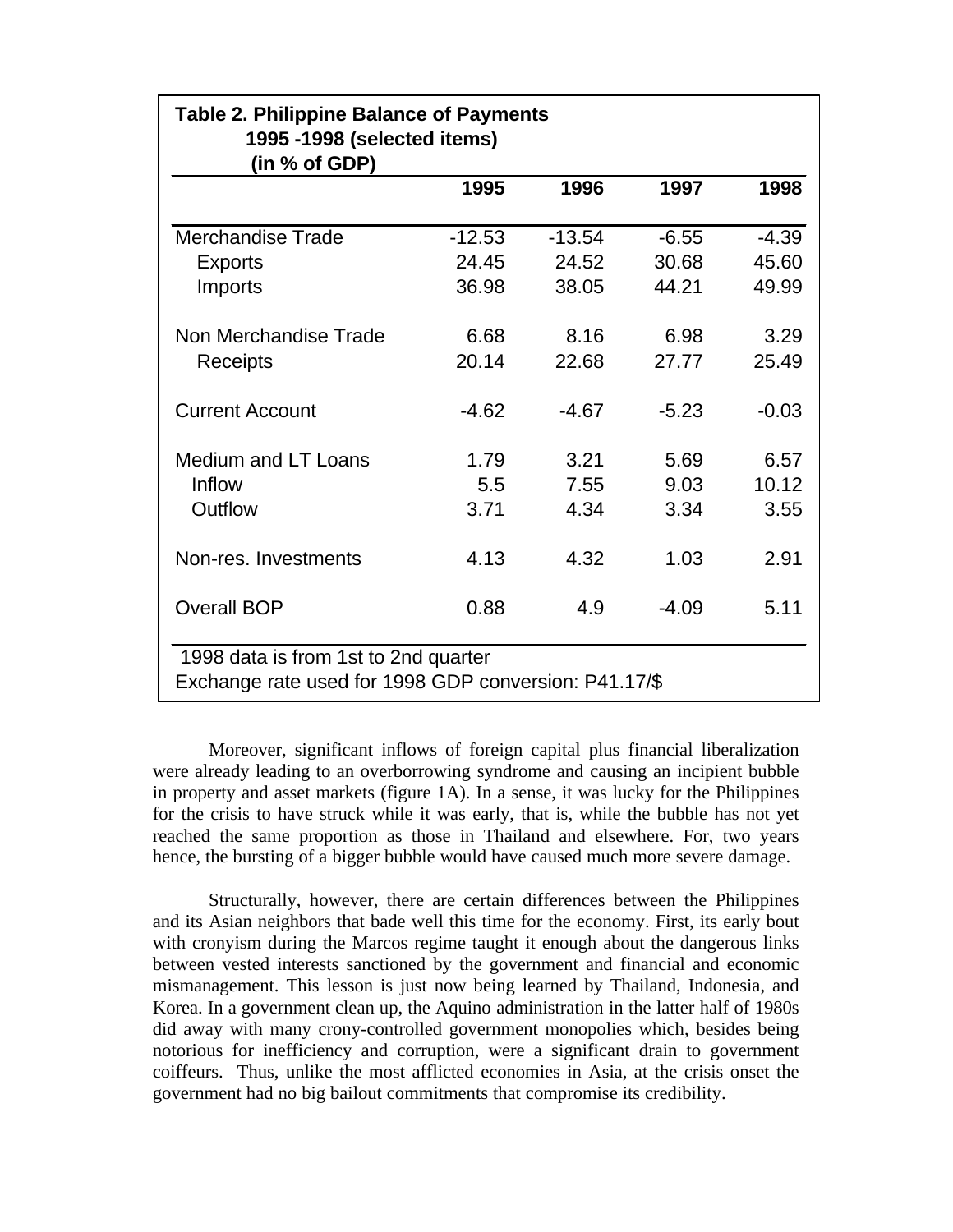

Second, the financial system crisis in 1983-85 led to a reinvigorated and relatively more stable banking sector and more prudent central bank supervision. The entire banking system actual exposure to real estate, for instance, is significantly less than the Central Bank mandated maximum of 20% of total loans. Banks are also required to set aside foreign currency assets in liquid instruments equivalent to 30% of their foreign exchange liabilities. Likewise, capital adequacy ratios requirement by the authorities is actually even higher than the ratio established by the BIS. Further, total bank loans to total assets have been considerably less than the ratios of other Asian countries which typically exceed 100%, reflecting the absence of overleveraging that characterized the afflicted economies in the Asian crisis. Finally, non-performing loans, though increasing, are still at manageable ratios to total loans (table 3). These selected indicators suggest that overall financial system management has been relatively sound.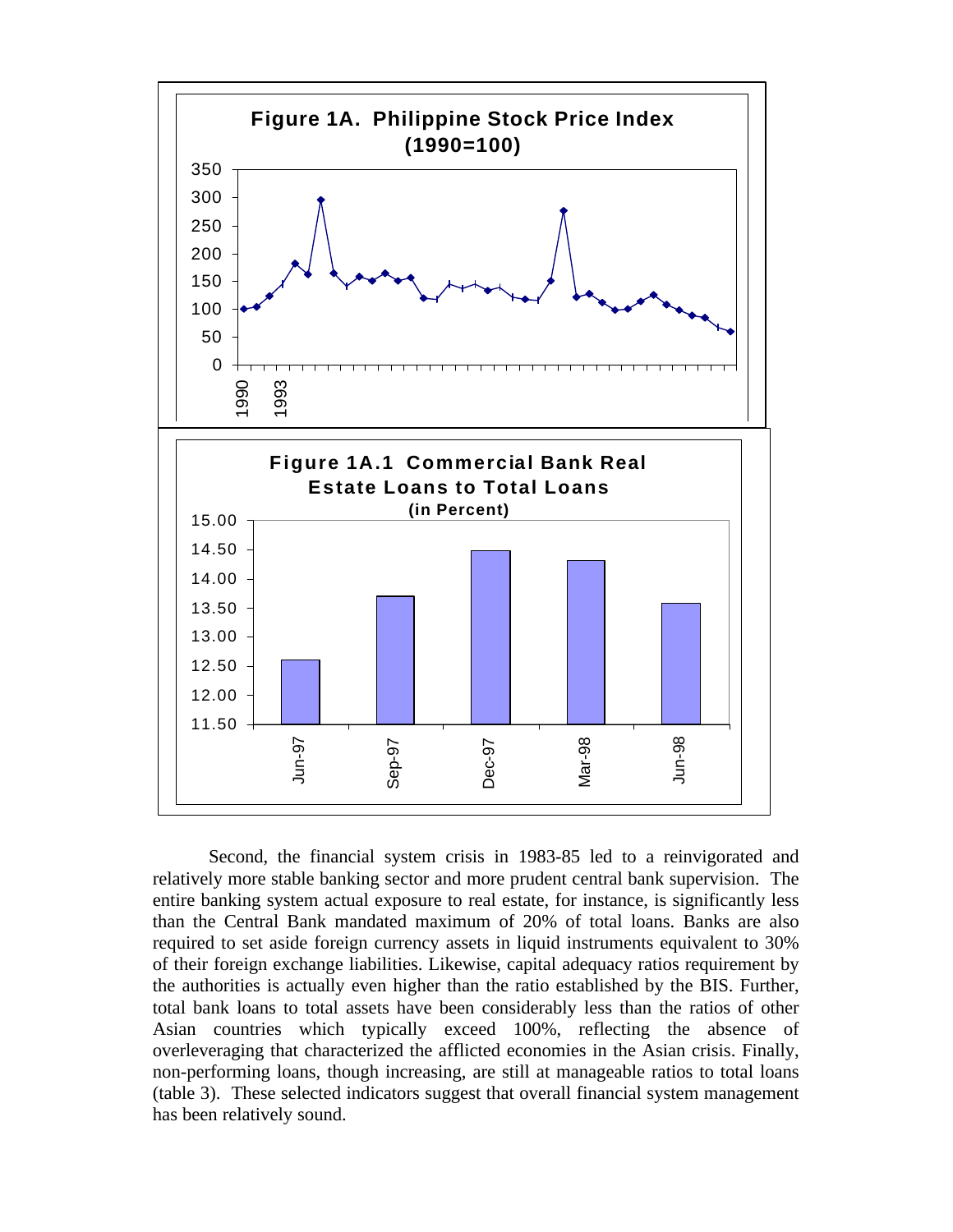|      | <b>NPL/Loans</b>                                                                                                 | Loans/Assets                                           | <b>Loss Provisions</b><br>to Total Loans |  |  |
|------|------------------------------------------------------------------------------------------------------------------|--------------------------------------------------------|------------------------------------------|--|--|
|      | (in percent)                                                                                                     |                                                        |                                          |  |  |
| 1990 | 7.86                                                                                                             | 49.84                                                  | 4.42                                     |  |  |
| 1991 | 7.31                                                                                                             | 49.98                                                  | 3.83                                     |  |  |
| 1992 | 7.21                                                                                                             | 51.00                                                  | 3.27                                     |  |  |
| 1993 | 6.00                                                                                                             | 55.64                                                  | 2.55                                     |  |  |
| 1994 | 5.41                                                                                                             | 57.58                                                  | 2.03                                     |  |  |
| 1995 | 4.93                                                                                                             | 61.45                                                  | 1.72                                     |  |  |
| 1996 | 3.51                                                                                                             | 65.28                                                  | 1.39                                     |  |  |
| 1997 | 4.54                                                                                                             | 57.26                                                  | 1.64                                     |  |  |
| 1998 | 9.34 /a                                                                                                          | 56.75 /b                                               | 2.75 /a                                  |  |  |
|      | /a Monthly average (Mar-Jun)<br>/b Average up to September 1998<br>Source: Annual Data (BSP Selected Indicators) | Monthly Data (BSP Statistical Bulletin - prelim. data) |                                          |  |  |

Third, while in the past it might have been disadvantageous to link exports very closely to the US economy because output can fluctuate wildly according to US economic growth, this time it proved to be a boon rather than a bane, since the US and Western Europe are now the only ones fueling world demand. Philippine exports to the US and Europe comprise more than 50% of total exports, with the US alone taking more than 30%, which explains the relatively remarkable Philippine export growth in 1998. Unlike the Asian tigers, the Philippines have a comparatively low export links with the other ASEAN countries, which given the present situation, is a blessing in disguise which allows its export performance be untrammeled by the Asian turmoil.

Finally, but not least, after almost two decades under dictatorship, the Philippine political succession is now much better established under the system of democratic election. The contribution of political stability that comes with clear electoral mandate cannot be underestimated since through it, a credible economic policy can be designed and made to work.

## **Vulnerable Economic Sectors**

The succeeding sections of the paper attempt to present a preliminary survey of the social impact of the Asian crisis on the Philippines. While the crisis is not as severe in the Philippines as in Thailand, Korea, and Indonesia, nevertheless the demand contraction, increased inflation, and reduced employment opportunities are expected to impact on certain vulnerable groups, particularly the low income families. Since strong economic growth is a prerequisite for raising incomes and living standards, the slow growth prospects is most unwelcome, especially considering that barely has the Philippines begun to enjoy robust economic recovery. The economic sluggishness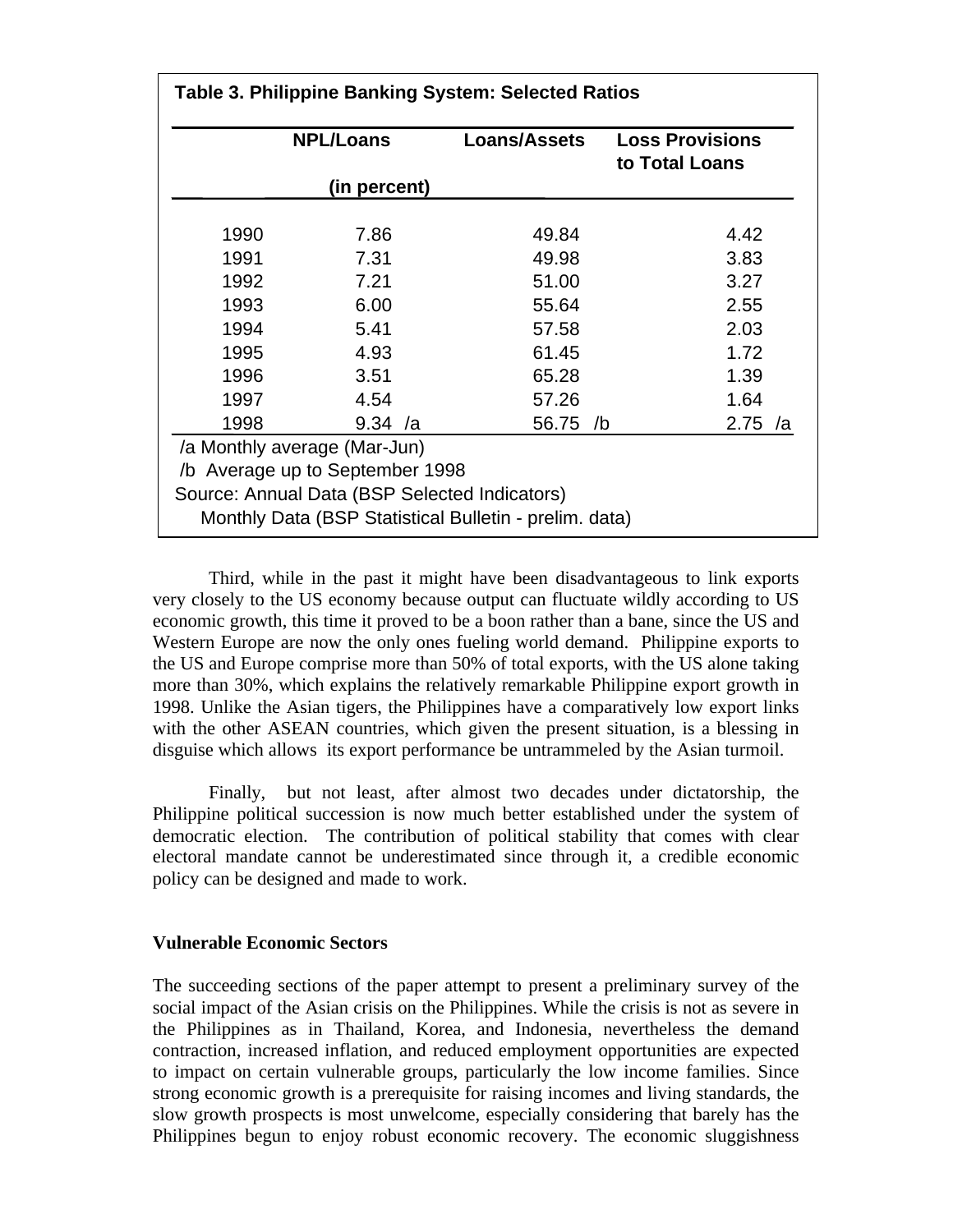will most likely lead to worsening income distribution and slow poverty alleviation in the country.

In the next section, the income inequality profile in the Philippines is briefly explored to derive implications on the relative vulnerability of different income groups to economic shocks. The data can help shed some answers on questions like: What will be the effect of price increases on expenditures of the poor? Which group would suffer the most from high interest rates and unemployment spells? The third section describes currently known impact of the crisis on employment, prices, some social indicators, as well as historical impact of policy responses on income distribution. The last section discusses some lessons from the Asian crisis, particularly on the desirability of social safety nets to cushion the adverse impact of economic downturns on lower income groups.

## *Profile of Poverty in the Philippines*

1

This section describes the income distribution in the Philippines, regional patterns and characteristics of the Philippine poor in order to determine points of vulnerability to economic shocks of low-income groups.

Cross-country comparison of poverty incidence is not straightforward<sup>3</sup>. But income inequality is relatively easier to see, and in the case of the Philippines, the enormous gap between the rich and poor is way too obvious for argument. In 1997, for instance, the poorest 20% of the population earned only 4.4 % share of total income, while the richest 20% captured 56 %, 13 times the share of the bottom quintile (see table 4). Over a decade, such relative income distribution with the wealthiest taking more than 50% of national income, roughly 10-12 times the share of the poor, has not changed much.

The share of the lowest two deciles to total expenditures is slightly higher at 6% in 1997, but the dominance of the top two deciles remains, consuming almost 9 times the expenditures share of the bottom group. Compared to Indonesia, where the richest 20% accounted for 41% of income in 1993, about 4.7 times the share of the poorest 20%, the Philippine income distribution profile is clearly heavily tilted in favor of the rich.

Yet, the low-income groups constitute the largest block of Philippine population. More than a third of Filipino families live below the poverty threshold as of the 1997 latest survey.<sup>4</sup> Poverty incidence has slightly improved from  $44.2\%$  of families living below poverty line in 1985 to 32.1% in 1997, the largest rate of improvement being in the 1990s when the country experienced relatively stable

<sup>3</sup> Countries usually differ in the way subsistence threshold is calculated. Even if the caloric consumption threshold is identical, the composition of the basket of goods to translate calories into incomes may vary. The Philippines, for instance, has a comparatively large share of nongrain items in the basket than other countries resulting in higher subsistence income. If its share were reduced to the same level as, say in China, subsistence poverty would be reduced by two-thirds (Gerson, 1998).

<sup>4</sup> Using an internationally comparable poverty line of one US dollar per capita per day (at 1985 purchasing power parity), poverty incidence for the Philippines is only 20%, lower than the rate derived from using consumption threshold.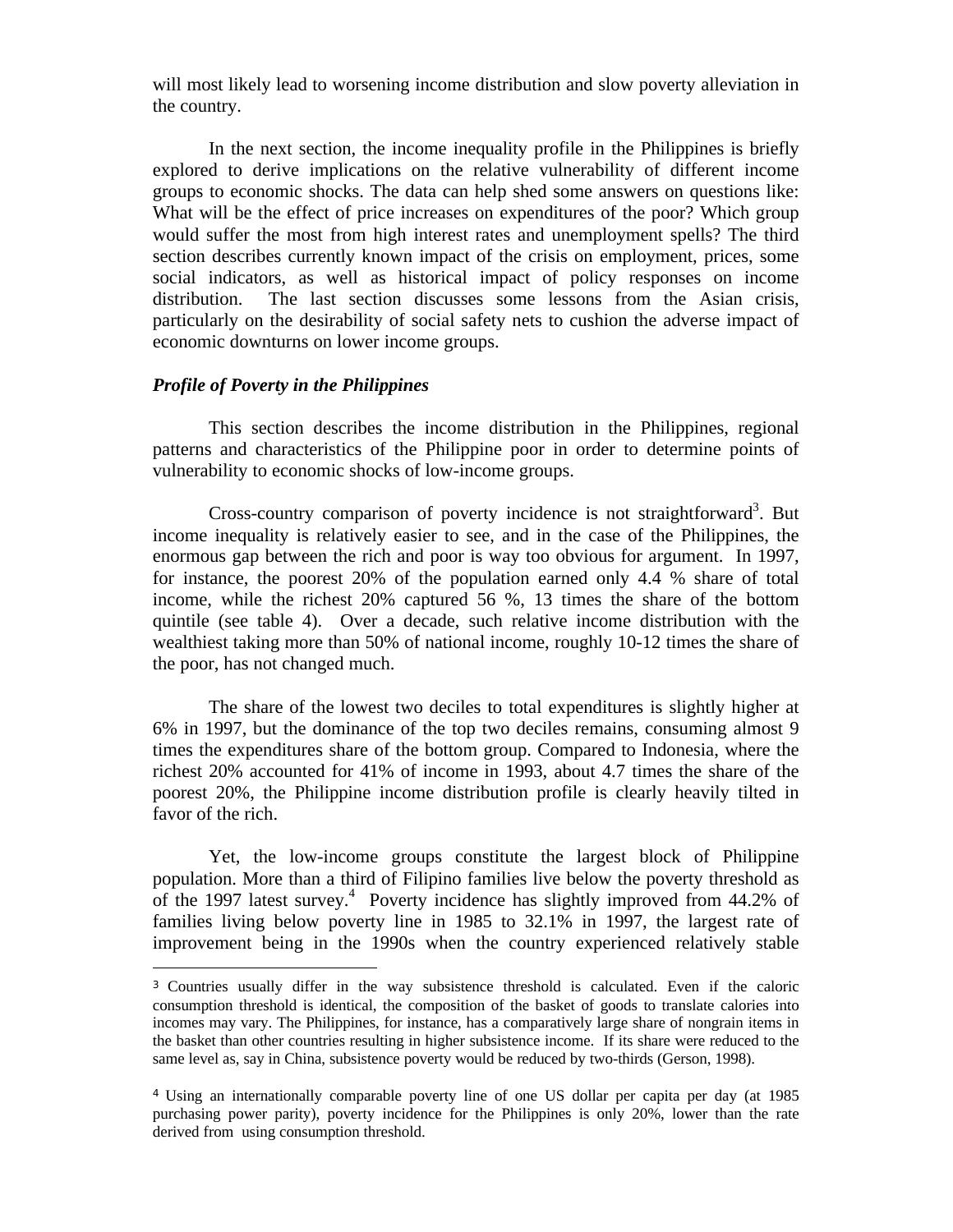political environment, and undertook economic deregulations and institutional reforms. Based on poverty threshold including only foodstuffs instead of total basic expenditures, poverty incidence is significantly smaller at 17% in 1997, down from 24% in 1985.

|                                           | 1985     | 1988     | 1991      | 1994          | 1997               |
|-------------------------------------------|----------|----------|-----------|---------------|--------------------|
|                                           |          |          |           |               |                    |
| <b>Share to Total Income</b>              |          |          |           |               |                    |
| Lowest 20%                                | 5.20     | 5.20     | 4.70      | 4.90          | 4.40               |
| Top 20%                                   | 52.10    | 51.80    | 53.90     | 51.90         | 55.80              |
| Ratio, Top/Bottom                         | 10.00    | 10.00    | 11.50     | 10.60         | 12.70              |
| <b>Share to Total Expenditure</b>         |          |          |           |               |                    |
| Lowest 20%                                |          | 6.71     | 6.18      | 6.08          | 5.71               |
| Top $20\%$                                |          | 46.06    | 48.63     | 47.54         | 50.18              |
| Ratio, Top/Bottom                         |          | 6.90     | 7.90      | 7.80          | 8.80               |
| Per Capita Poverty Threshold (pesos)      | 3,744.00 | 4,777.00 | 7,302.00  |               | 8,885.00 11,388.00 |
| Number of Families Below Threshold ('000) | 4,355.00 | 4,230.00 | 4,781.00  | 4,531.00      | 4,553.00           |
| Poverty Incidence 1/                      | 44.20    | 40.20    | 39.90     | 35.50         | 32.10              |
| Poverty Incidence 2/                      | 24.40    | 20.30    | 20.40     | 18.10         | 16.50              |
| Gini Ratio                                | 0.4466   | 0.4446   | 0.468     | 0.4507        | 0.496              |
| Mean per capita Expenditure               |          |          | 51,991.00 | $67,661.00 -$ |                    |

# **Table 4. Indicators of Income Inequality in the Philippines.**

Notes: 1/ Based on total basic expenditure 2/ Based on subsistence food consumption

**Source**: NSCB, Philippine Statistical Yearbook

NSCB, Family Income and Expenditure Survey (FIES), various issues

The latter improvement in poverty incidence suggests that growth in the 1990s was consistent with poverty alleviation and equity objectives.<sup>5</sup> It also suggests that one important route to lessen income distribution is economic growth. Conversely, economic stagnation foreseen over the next few years as a result of the crisis is certain to worsen poverty incidence.

The Gini ratio, however, shows very little improvement in income distribution. It even apparently points to a deterioration, with the ratio increasing from 0.45 in 1985 to 0.5 in 1997. Comparison with other ASEAN countries' Gini ratios show that their numbers have not shown much change either in a span of a decade, which suggests that other countries have not also successfully altered relative shares of national income even though their average incomes may have grown more rapidly than the Philippines'.

 $<sup>5</sup>$  Balisacan (1997).</sup>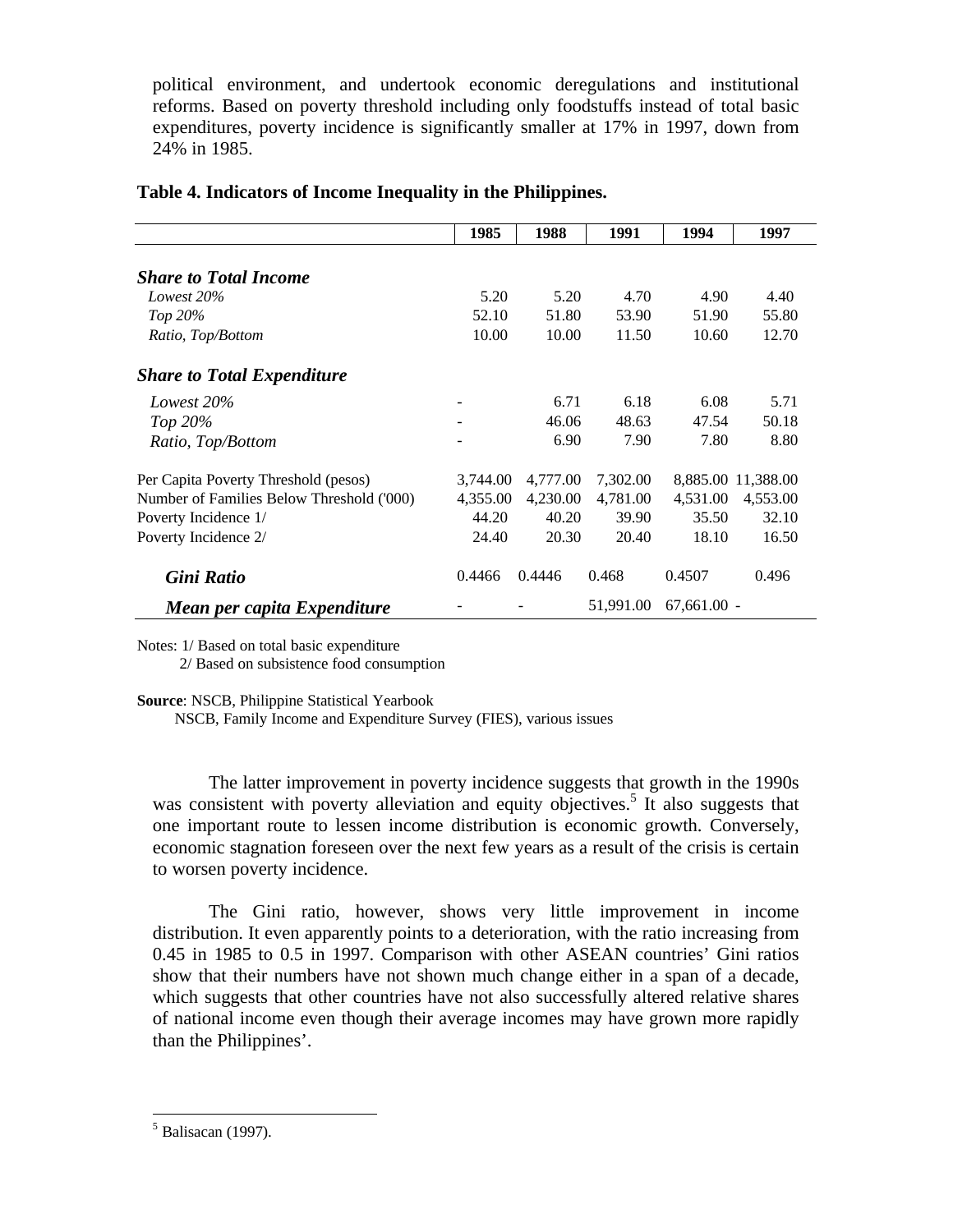## *Regional Patterns of Income Inequality*

Among the different regions, a significant and persistent difference in poverty levels is evident. The incidence of poverty is lowest in the National Capital Region with only 7% of the population below the poverty line. In contrast, region 5 (Bicol region) exhibits the largest incidence of poverty at 50% (see figure 1). From 1985 to 1997, some regions significantly lowered the income disparity, while others merely maintained its poverty incidence.<sup>6</sup> While this reflects certain structural characteristics of the different regions – region 5, for instance, is noted for its frequent typhoon visits; and region 12 have had years of religious conflict - the persistence of the gap between the richest and poorest regions suggests that the benefits of economic recovery seemed to have been concentrated in specific regions.



## *Income Source and Expenditure Profile*

<u>.</u>

For the entire Philippines, lower income groups depend on agriculture-based entrepreneurial activities for income, while higher income groups depend mainly on non-agriculture-based wages and salaries (see table 5). This implies that a severe unemployment spell will not only affect the poor income groups but also the middle to high income families. However, because of higher educational attainment, these groups tend to be more resilient and possess sufficient capital to start off business ventures in case of employment downturns. The fact that more affluent families have more capital to start and maintain business than do poor people is suggested by the fact that a great part of rich families' income also come from entrepreneurial nonagricultural activities.

<sup>&</sup>lt;sup>6</sup> Region 3 (Central Luzon region) dropped its number of poor people from 28% in 1985 to 17% in 1997. Region 5, in contrast, while also lowering poverty incidence to 50% in 1997 from 60% in 1985, still maintains a huge number of families below poverty line. The National Capital Region rapidly decreased its poverty levels from 23% in 1985 to 7.1% in 1997.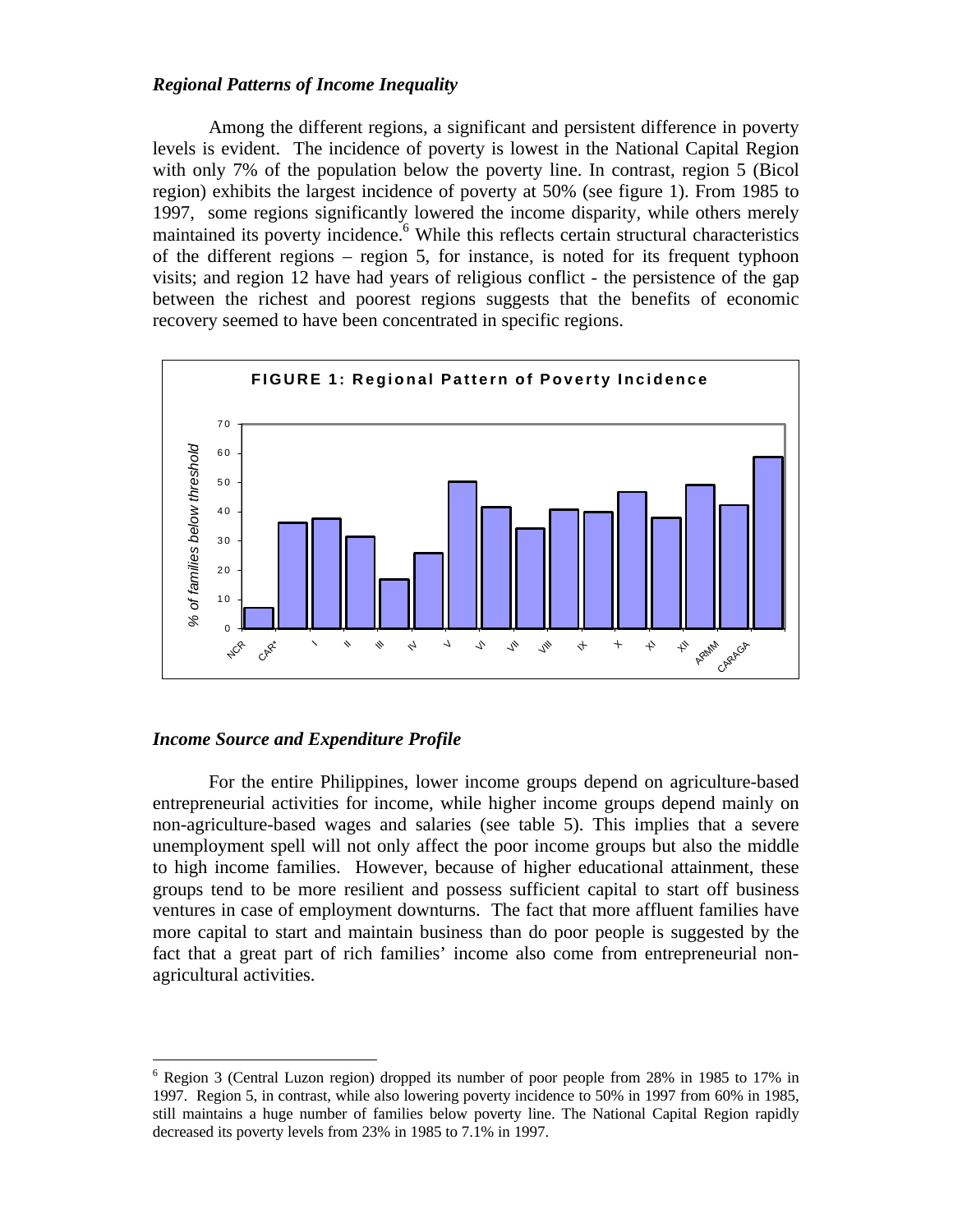It is also significant to note that a greater number of families in the middle to upper income echelon depend on remittances from abroad than lower-income families. This may be because the rich have assets kept abroad, or that those in the middle-to-high income groups have had better education and therefore possess the human capital necessary for overseas employment.<sup>7</sup> This has implication on education and skills development training needs for the economically disadvantaged. This also implies that the impending contraction of foreign demand for Filipino workers will actually bear more on the middle income families, instead of the poorest group.

| <b>Main Source of</b>            | Total     | No. Under | 20,000-                  | 30,000-   | 40,000- | 50,000- | 60,000- | 80,000-                  | 100,000- | 250,000  |
|----------------------------------|-----------|-----------|--------------------------|-----------|---------|---------|---------|--------------------------|----------|----------|
| <b>Income</b>                    | of family | 20,000    | 29,999                   | 39,999    | 49,999  | 59,999  | 79,999  | 99,999                   | 249,999  | and over |
|                                  |           |           |                          |           |         |         |         |                          |          |          |
| Number of                        | 6,407,653 | 852,873   | 1220,028                 | 1,125,236 | 842,674 | 607,701 | 743,527 | 356,256                  | 601,357  | 58,002   |
| <b>Families</b>                  |           |           |                          |           |         |         |         |                          |          |          |
| Percent                          | 100       | 100       | 100                      | 100       | 100     | 100     | 100     | 100                      | 100      | 100      |
| <b>Wages and Salaries</b>        | 45.45     | 20.23     | 31.87                    | 37.12     | 41.69   | 47.76   | 55.62   | 60.83                    | 57.83    | 46.49    |
|                                  |           |           |                          |           |         |         |         |                          |          |          |
| Agricultural                     | 8.35      | 12.75     | 15.97                    | 14.69     | 10.78   | 8.68    | 5.31    | 3.63                     | 1.59     | 0.66     |
| Non-Agricultural                 | 37.10     | 7.48      | 15.91                    | 22.42     | 30.91   | 39.08   | 50.31   | 57.20                    | 56.24    | 45.83    |
|                                  |           |           |                          |           |         |         |         |                          |          |          |
| <b>Entrepreneurial</b>           | 36.71     | 48.45     | 51.64                    | 50.71     | 44.51   | 38.02   | 30.15   | 24.26                    | 20.30    | 24.76    |
| <i><b>Activities</b></i>         |           |           |                          |           |         |         |         |                          |          |          |
| Agricultural                     | 24.48     | 42.76     | 43.57                    | 40.70     | 32.51   | 24.65   | 16.52   | 9.35                     | 5.49     | 3.21     |
| Non-Agricultural                 | 12.24     | 5.69      | 8.07                     | 10.01     | 12.00   | 13.37   | 13.62   | 14.90                    | 14.81    | 21.55    |
|                                  |           |           |                          |           |         |         |         |                          |          |          |
| Other Sources of 17.84           |           | 31.33     | 16.49                    | 12.17     | 13.80   | 14.22   | 14.23   | 14.92                    | 21.86    | 28.75    |
| <i>Income</i>                    |           |           |                          |           |         |         |         |                          |          |          |
| Rental from Non-                 | 0.45      | 0.00      | 0.13                     | 0.09      | 0.20    | 0.46    | 0.34    | 0.60                     | 1.01     | 1.60     |
| Agricultural                     |           |           |                          |           |         |         |         |                          |          |          |
| Interest from                    | 0.05      | 0.14      | $\overline{\phantom{a}}$ | 0.02      | 0.06    | 0.04    | 0.04    | $\overline{\phantom{a}}$ | 0.06     | 0.10     |
| Deposits & Loans                 |           |           |                          |           |         |         |         |                          |          |          |
| Receipts from abroad 6.75        |           | 1.44      | 1.87                     | 2.28      | 3.80    | 6.41    | 6.77    | 9.20                     | 13.69    | 16.93    |
| Receipts from<br>domestic source | 3.43      | 11.63     | 6.28                     | 3.66      | 3.19    | 1.88    | 2.33    | 0.76                     | 1.11     | 1.08     |

| Table 5. Percent Distribution of Families by Main Source of Income in the Philippines, |  |  |  |
|----------------------------------------------------------------------------------------|--|--|--|
| 1994 (in percent)                                                                      |  |  |  |

Source: FIES 1994.

<u>.</u>

In the urban areas, most families depend on non-agricultural wages and salaries for their main income which suggests that during unemployment spells, the urban areas would suffer a greater hit than rural areas thereby leading, in theory, to more urban to rural migration. Receipts from abroad, likewise, constitute a bigger share in total urban income than in rural income, again suggesting that since presumably the urban areas have better schools and possibilities for greater exposures, most overseas workers must have had relatively higher human capital to land to jobs abroad. Besides, there are informational advantages in being located in urban areas: placement agencies, embassies, government agencies that announce job possibilities abroad, are all located in the urban areas.

 $<sup>7</sup>$ This is attested by the fact that even those who end up as domestic helpers in foreign countries have</sup> reportedly been school teachers in the Philippines.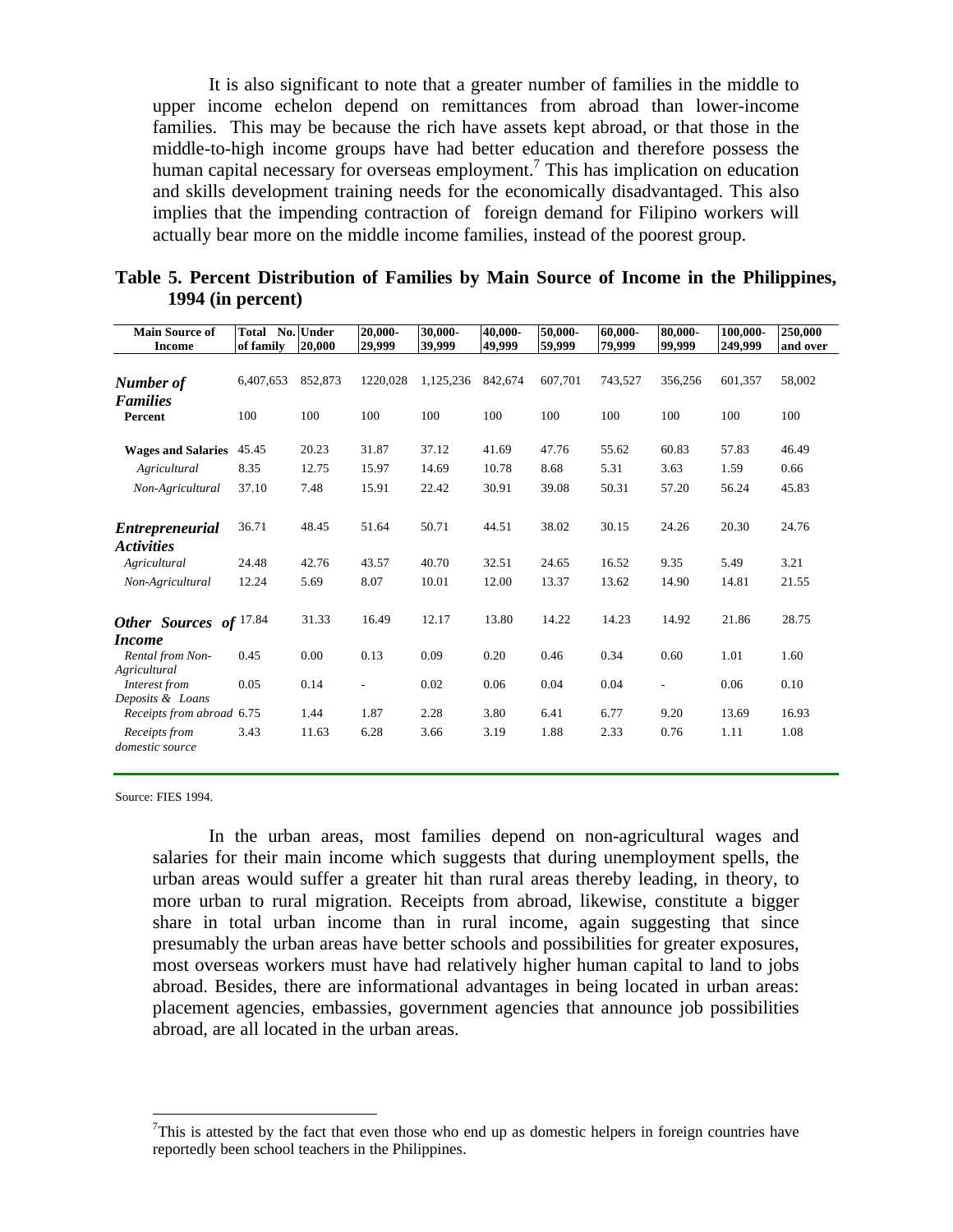As in most developing economies, the large majority of the poor are located in rural areas, and are mostly dependent on low-productivity agriculture-based income activities.<sup>8,9</sup> Table 6 illustrates that income from entrepreneurial activities constitute more than a third of rural income but has relatively less share in urban income. But of these, earnings from agricultural activities take the greatest percentage share.

| <b>Income Source</b>                 | <b>Philippines</b> |                   | Urban          |                   | <b>Rural</b> |                   |  |
|--------------------------------------|--------------------|-------------------|----------------|-------------------|--------------|-------------------|--|
|                                      | 1994               | 1997 <sub>p</sub> | 1994           | 1997 <sub>p</sub> | 1994         | 1997 <sub>p</sub> |  |
| <b>Wage and Salaries</b>             | 44                 | 45.2              | 47.3           | 48.2              | 36.9         | 38.5              |  |
| Agricultural                         | $\overline{4}$     | 3                 | $\overline{2}$ | 1.1               | 8.1          | 7.4               |  |
| Non-Agricultural                     | 40                 | 42.1              | 45.3           | 47.1              | 28.8         | 31.1              |  |
| <b>Entrepreneurial Activities</b>    | 27.7               | 26.7              | 23             | 22.8              | 37.6         | 35.3              |  |
| Farming and Poultry Raising          | 8.6                | 6.9               | 2.9            | 1.7               | 20.6         | 18.5              |  |
| <b>Livestock and Poultry Raising</b> | 1.1                | 0.9               | $0.6^{\circ}$  | 0.4               | 2.1          | 2                 |  |
| <b>Wholesale and Retail Trade</b>    | 9.1                | 8.8               | 10.8           | 9.9               | 5.8          | 6.3               |  |
| Manufacturing                        | 2                  | 2                 | 2.2            | 2.2               | 1.6          | 1.6               |  |
| Other Entrepreneurial Activities     | 6.9                | 8.1               | 6.5            | 8.6               | 7.5          | 6.9               |  |
| <b>Other Sources of Income</b>       | 28.3               | 28.1              | 29.7           | 29                | 25.5         | 26.2              |  |
| Net Share of Crops                   | 1.1                | 0.9               | 0.8            | 0.6               | 1.8          | 1.6               |  |
| Receipts from Abroad                 | 8                  | 6.7               | 9              | 7.1               | 5.8          | 5.9               |  |
| Rental Value of Occupied DU          | 9.4                | 10.4              | 10.8           | 11.8              | 6.3          | 7.2               |  |
| <b>Family Sustenance Activities</b>  | 1.8                | 1.3               | 0.7            | 0.4               | 4            | 3.3               |  |
| <b>Other Sources</b>                 | 8                  | 8.8               | 8.4            | 9.1               | 7.6          | 8.2               |  |

### **Table 6. Percent of Income Received from Different Sources**

Note:  $p =$  preliminary

<u>.</u>

Source: (Preliminary Results) FIES 1997.

In Metro Manila, of the total number of families dependent on non-agricultural wages and salaries, almost 80% belong to higher income groups. While this share is slightly lower for other parts of the country, the majority of wage earners likewise belong to the upper income brackets, presumably suggesting that the higher income groups possess the necessary qualifications (i.e., education, skills) for inclusion in the non-agricultural labor force. Again, this points to a need for large investments to improve human capital particularly of the lower income bracket. However, it is likely that the non-agricultural sector in the rural areas is qualitatively different from that in the urban areas which presumably gives out better pay.

<sup>8</sup> For example, in region 5, more than 50% of families in the lowest income groups depend mainly on entrepreneurial activities, almost all of which are agriculture based. Only about 13% depend on wages and salaries, reflecting the relative lack of outside employment opportunities in the area. Majority in the highest income group, on the other hand, source their income from wages and salaries, most of which are non-agriculture related. A similar picture can be seen for region 3.

 $9$  Balisacan (1997) shows that agriculture has the highest poverty incidence – its share in national poverty is staggering at 80%, due to the high level of poverty in the sector and to its high share in total population. He therefore suggests that anti poverty programs be focused on the rural areas.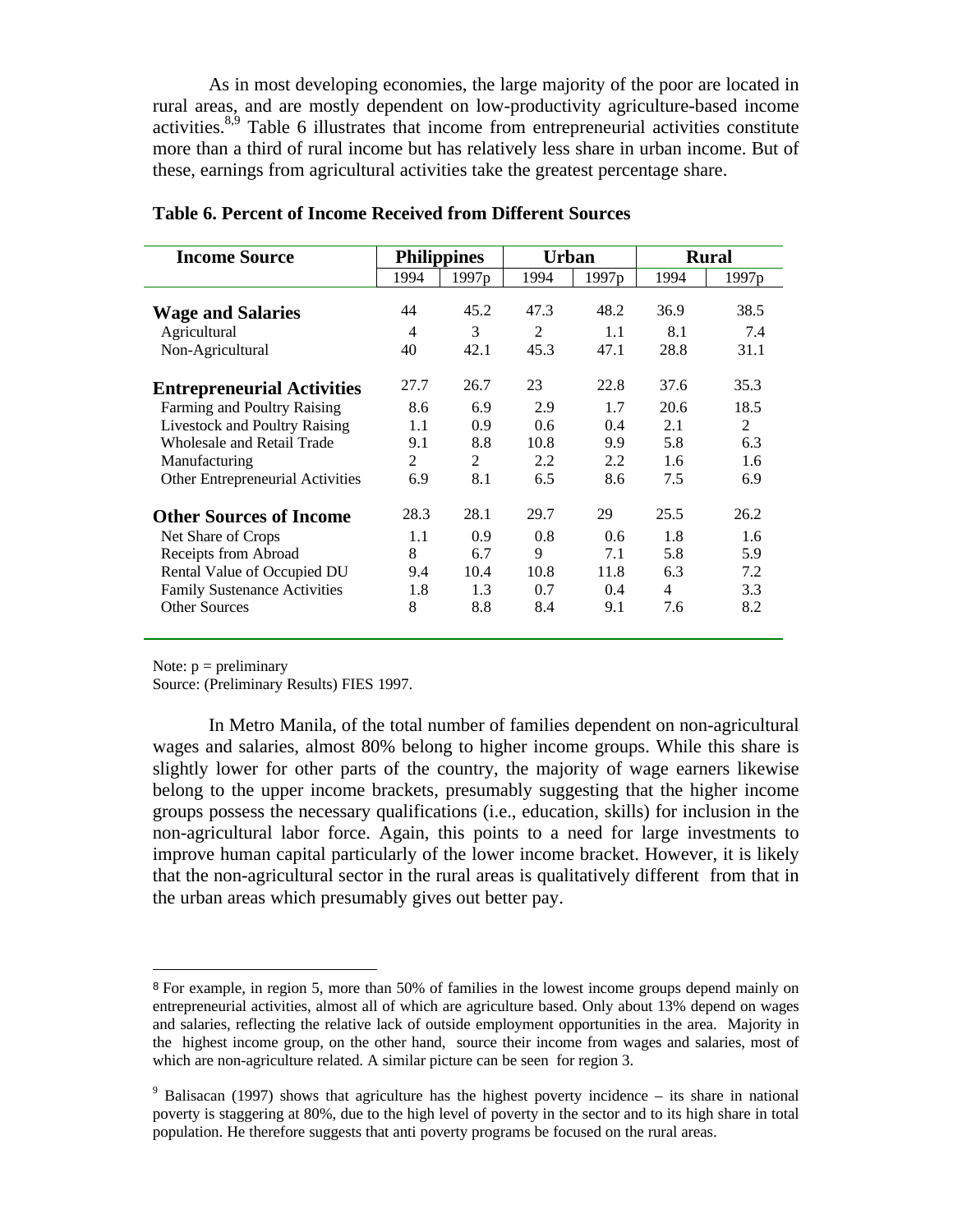In terms of expenditures, almost two-thirds of income of poor families is spent on food. Other types of expenditures, like house rentals and bills for utilities pale in significance relative to food in the family budget. Significantly, among the richest group, while food still takes a lion share of family income, it is reduced to only about a third of the budget, while expenditures for house rentals almost compete with food share. Unlike low-and middle-income groups, budgets for education is higher, about 5% of total income, suggesting that the rich invest a great deal on quality education for their children.

|                                                           | <b>Total</b><br>no of<br>families | <b>Under</b><br>20,000 | 20,000-<br>29,999 | 30,000-<br>39,999 | 40,000-<br>49,999 | 50,000-<br>59,999 | 60,000-<br>79,999 | 80,000-<br>99,999 | 100,000-<br>249,999 | 250,000<br>and over |
|-----------------------------------------------------------|-----------------------------------|------------------------|-------------------|-------------------|-------------------|-------------------|-------------------|-------------------|---------------------|---------------------|
| <b>Total Family</b><br>Expenditures<br>(in billion pesos) | 863,008.3                         | 17                     | 41                | 54                | 57                | 55                | 102               | 82                | 301                 | 155                 |
| $\frac{0}{0}$                                             | 100                               | 100                    | 100               | 100               | 100               | 100               | 100               | 100               | 100                 | 100                 |
| Food                                                      | 47.8                              | 66.9                   | 65.3              | 62.9              | 59.5              | 57.6              | 53.9              | 50.8              | 43.7                | 30.2                |
| <b>Alcoholic Beverages</b>                                | 0.9                               | 1.3                    | 1.2               | 1.4               | 1.3               | 1.2               | 1.1               | 1                 | 0.8                 | 0.5                 |
| Fuel, Light and Water                                     | 5.5                               | 6.6                    | 6                 | 5.6               | 5.5               | 5.6               | 5.6               | 5.7               | 5.6                 | 5                   |
| Transportation &<br>Communication                         | 4.7                               | 2.3                    | 2.5               | 2.7               | 3.1               | 3.2               | 3.6               | 3.9               | 4.7                 | 8.3                 |
| Personal Care and<br>Effects                              | 3.2                               | 2.4                    | 2.9               | 3.2               | 3.4               | 3.4               | 3.6               | 3.6               | 3.4                 | 2.7                 |
| Clothing, Footwear,<br>and Other Wear                     | 3.5                               | 2.7                    | 3.2               | 3.5               | 3.7               | 3.7               | 3.8               | 3.7               | 3.6                 | 3.2                 |
| Education                                                 | 3.7                               | 0.7                    | 1.1               | 1.5               | 2.1               | 2.4               | 2.9               | 3.6               | 4.7                 | 5.3                 |
| <b>Medical Care</b>                                       | 2.3                               | 1.4                    | 1.5               | 1.7               | 1.98              | 1.8               | 2                 | 1.9               | 2.6                 | 2.8                 |
| Non-Durable<br>Furnishings                                | 0.4                               | 0.2                    | 0.3               | 0.4               | 0.4               | 0.4               | 0.4               | 0.3               | 0.3                 | 0.4                 |
| Durable Furniture and<br>Equipment                        | 2.7                               | 0.4                    | 0.4               | 0.7               | 1.2               | 1.6               | 2.4               | 2.8               | 3.2                 | 4.6                 |
| Rent/Rental Value of<br>Occupied Dwelling<br>Unit         | 13.1                              | 6.9                    | 6.8               | 7.2               | 8.2               | 9                 | 10.4              | 11.7              | 14.4                | 20.8                |

| Table 7. Distribution of total family expenditures by expenditure group and income |  |  |
|------------------------------------------------------------------------------------|--|--|
| class, Philippines, 1994.                                                          |  |  |

Source: FIES 1994

#### **Social Impact of the Crisis**

There are several reasons why poverty incidence tends to rise with economic crises. One, since lower income group is mostly composed of unskilled workers, they are more easily dispensed with because of an almost infinite elasticity of labor supply. Second, unlike the rich, the poor usually have no properties whose asset returns (like interest or rental income) can go up with inflation. Another reason is, since their consumption basket is already at a threshold level, they can afford very little room for adjustment when inflation rises as a result of economic disturbances. This section surveys these different channels through which the Asian crisis affects the poor.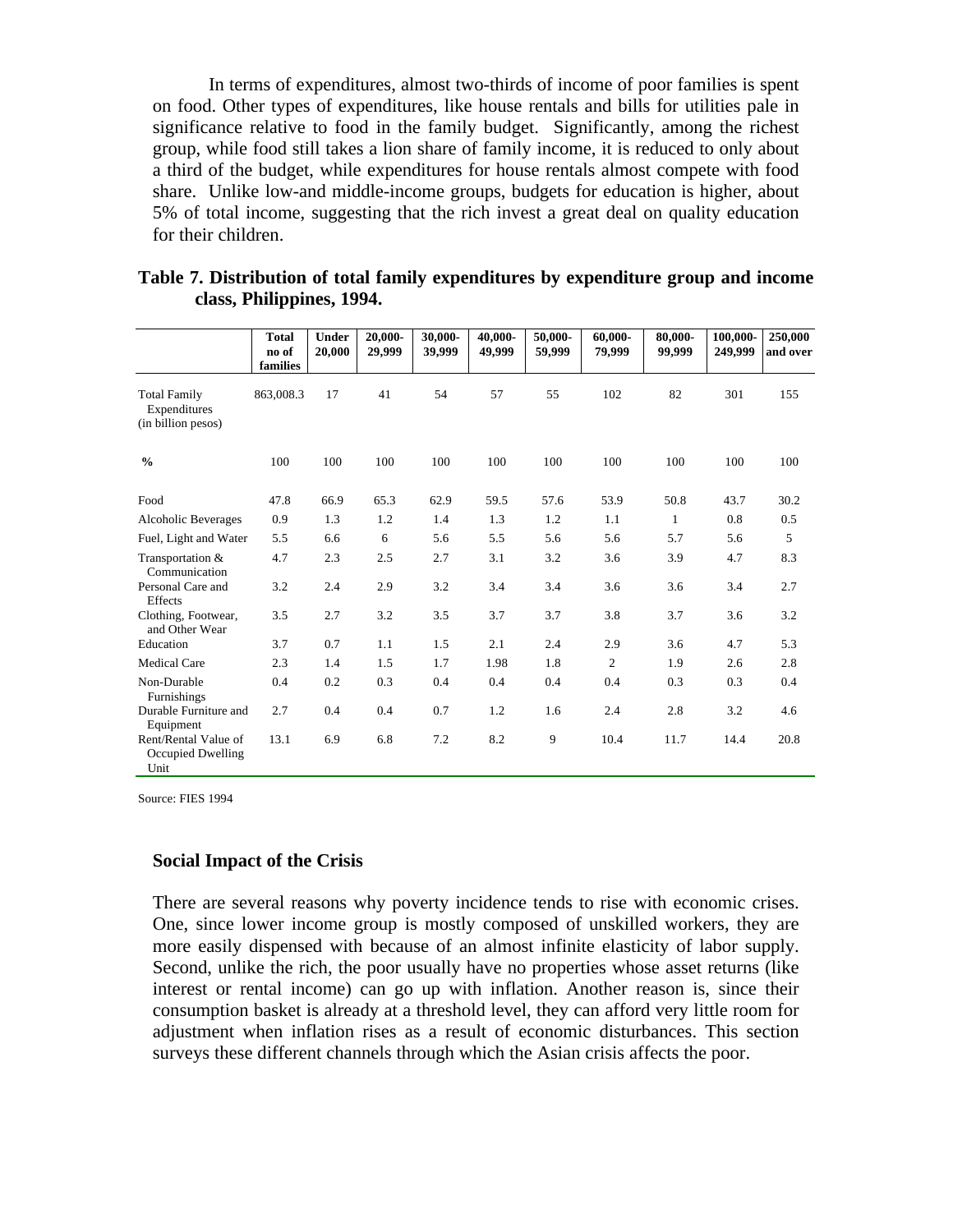## *Effects on Employment*

The employment effect of the crisis actually cuts across different income groups. In fact, considering the middle- to high-income group's high participation in the formal labor force relative to low-income group (shown in table 5), a serious economic downturn and massive business closures will more likely have greater effect of income loss on them. But since, it can be surmised that the poor- particularly the urban poor involved in the formal sector - have little alternative source of income unlike other sectors of the population, job losses would have more severe effect, both economically and psychologically.<sup>10</sup>

Though official statistics do not yet show a convincing trend of increasing unemployment, news stories cite anecdotal evidence of business closures and insolvency as a result of the crisis. Some companies decreased the number of new hires, others completely froze hiring for some positions. Some other companies cut training budgets, postponed or reduced salary increases, and increased the workload of retained workers. The lack of job experience for new graduates, and the lack of training at the workplace implies a diminishing of workers' human capital which, in the Philippines, often compensates for the inadequate quality of education at the secondary and tertiary levels.<sup>11</sup>

Another effect of the crisis which official statistics does not reflect is that overall slump in economic activity also drags down income in the informal sector, either because of low market demand or because of more intense competition from displaced workers in the formal sector.

Although foreign remittances from overseas contract workers posted a 33% increase in 1997 (from \$4.31 to \$5.74 billion) and up to most recent months, demand for Filipino workers abroad is clearly slowing down. Unsurprisingly, much of the decline in foreign demand is coming from the other afflicted Asian countries (see table 8). Since almost 7% of families in the Philippines, most of which are middleincome and from urban areas, depend on foreign income (table 5), the slowdown in foreign workers deployment will definitely reduce total family income and possibly lead to reclassification from middle to lower income groups.

#### *Effects on Prices*

Low-income groups tend to be fixed wage earners. Thus, a general increase in prices, particularly of staple food items, will reduce the purchasing power of the poor. Moreover, since they tend to already consume at the minimum threshold, reduced income exert greater pressure on lower income groups.

Fortunately, even with the large peso devaluation, no run-away inflation has yet been evident as a result of the crisis. In theory, peso devaluation increases prices

<sup>10</sup> Currently available employment figures, however, do not yet compellingly show labor demand contraction as a result of the Asian crisis. Though unemployment rates increased to 13.3 % in April 1998, the July unemployment figure of 8.9 is back close to historical average. Besides, it is not clear how much of the economic downturn can be attributed to the crisis, and how much to El Nino.

 $11$  Lim (1998).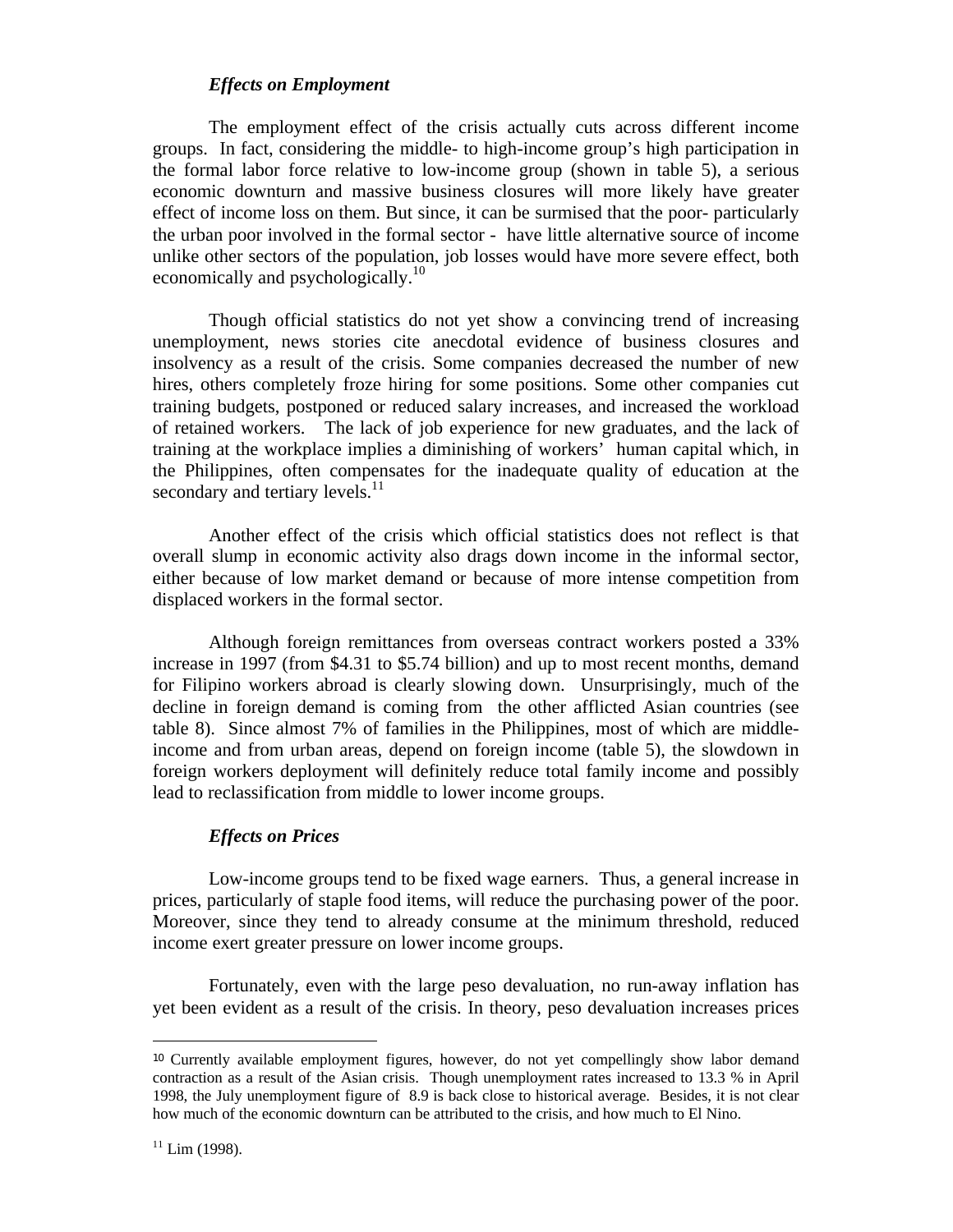of imported items and of tradable goods, thus pushing general price level upwards. Year-to-date average inflation, however, remains at a manageable 9.5 %, largely due to lower world commodity prices, particularly of oil, as well as price controls on specific commodities.

|                           | 1994-97 | 1998    |  |
|---------------------------|---------|---------|--|
|                           |         |         |  |
| <b>Total</b>              | 1.7     | $-47.2$ |  |
| Land-based                | 0.3     | $-46.8$ |  |
| Sea-based                 | 6.9     | $-48.4$ |  |
| <b>By Destination</b>     |         |         |  |
| Indonesia                 | 30.3    | $-50.2$ |  |
| Malaysia                  | 5.3     | $-79.9$ |  |
| Thailand                  | 43.4    | $-48.8$ |  |
| Korea                     | $-7.5$  | $-71.2$ |  |
| Data is Jan.-June average |         |         |  |

#### **Table 8. Deployed Contract Workers (growth rates)**

Food inflation, however, has increased by 9.9% in October, due to higher prices of fruits and vegetables presumably due more to El Nino than to the financial crisis. This implies that to date, there is already a budget crunch on low-income households thus leading to consumption substitution to cheaper but less nutritious food items. Even considering that, particularly in the rural areas, most of family income come from agriculture and that therefore they also stand to benefit from increase in prices of food items, the net effect is likely going to be negative because the low-income group are net consumers of staple items.

The price deflation from the crisis reduced property prices, particularly in most urban areas. But since low-income groups do not possess such assets, much of the effect of the bust in asset prices falls on the highest income families.

A preliminary conclusion that can be derived from the Asian crisis, therefore, is that most of the adverse (first-round) economic consequences would be borne by the middle- to high-income groups. In marginal terms, the poor has relatively little to lose as a result of the crisis (not to include, of course, the psychological, health, and other impact of the crisis which is discussed next). In a sense, this may, paradoxically, improve income distribution - not because everybody is better off but because some of the rich- and middle-income families have become poorer.

## *Effect on Social Indicators*

Lower growth prospects from the Asian crisis will have an effect on various social concerns. While no hard data of social indicators can be shown, it is not difficult to establish a theoretically acceptable correlation of low economic growth due to the crisis and various social issues. For instance, lower per-capita GNP has been found to be highly correlated with education, in particular with enrolment rates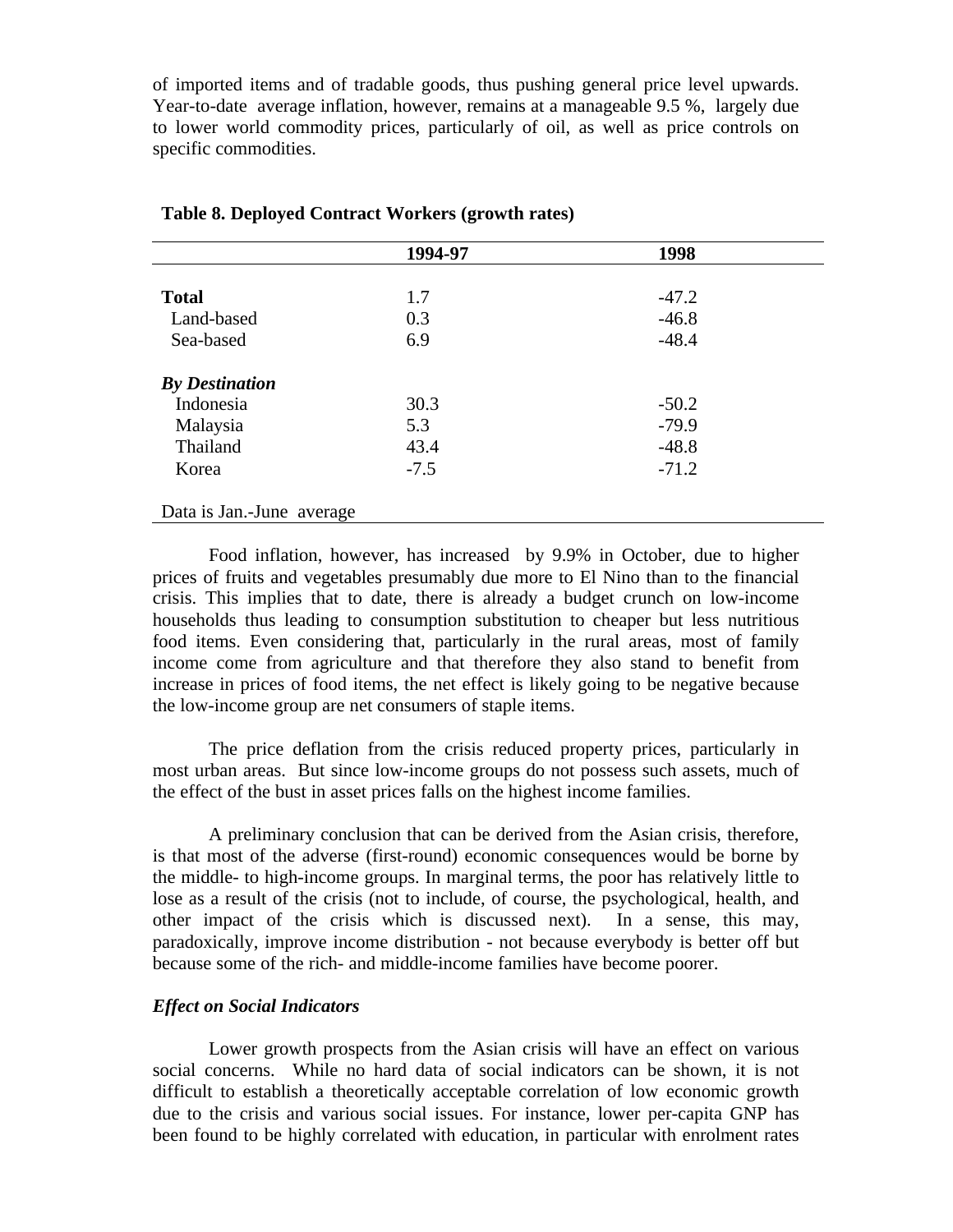at all levels. Unlike in other countries, no serious cases of child labor in the Philippines as a result of the crisis have been reported. But the possibility of increased dropout rates especially in secondary levels for families to augment income using their children's labor is quite real if the economic situation gets worse.

Such effects like decline in education imply that transitory economic contractions can translate to longer term social problems, and eventually to persistently low economic performance. In particular, the diminished human capital from school dropouts will affect future earnings and productivity of the future labor force.

The decline in employment opportunities also affects women participation in the labor sector, which the improved economic condition in the 1990s already helped improve. During times of crisis, 'theory' goes that women are the first to go out of work, presumably because men are given more consideration as main family breadwinners. <sup>12</sup> Besides, firms can cut costs more by reducing maternity leaves and other benefits of women workers. This probably explains why unemployment rates are consistently higher for women than for men (figure 2). It probably also explains why in the first quarter of 1998, the rate of increase in women unemployment was sharper than that for men.



Other social effects of the crisis pertain to health, environment, and extended family systems. With regards to health, higher unemployment and inflation are correlated with increased malnutrition at crucial stages of childhood, affecting physical and mental development of children, which again, has long term implications. They are also correlated with infant and, indeed, overall mortality rate.

One explanation is that government health budgets tend to be limited under crisis. In particular, the financial resolution cost in many afflicted Asian countries will definitely divert much of government expenditures from socio-economic programs. In the Philippines, the decreased budget for health is due more to the

 $12$  On the other hand, Filipino women also tend to be very enterprising in undertaking activities outside of the formal labor sector thus lessening their opportunity cost of leaving work.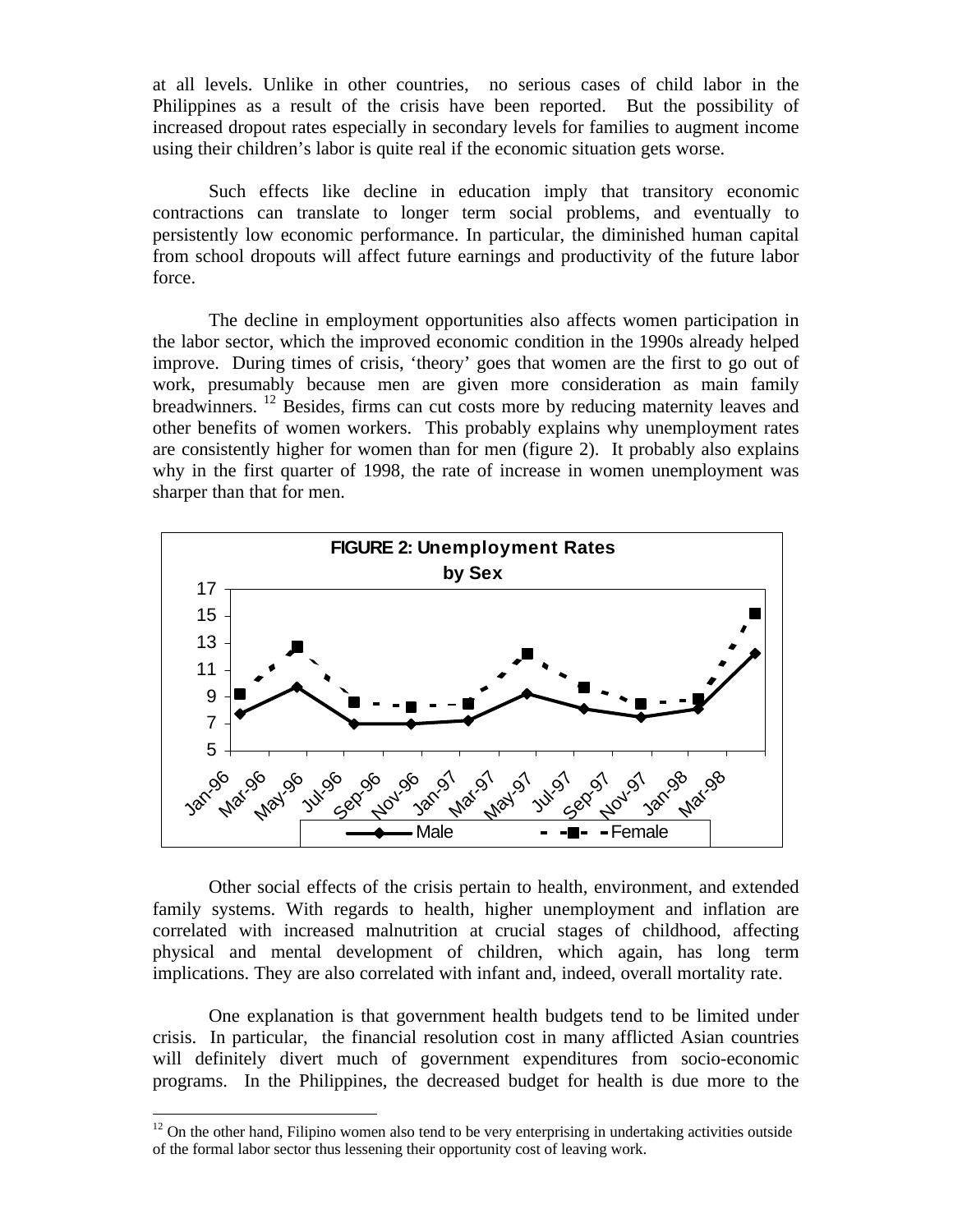shrinking of government revenue resulting from poor economic performance. On top of this, the cost of drugs, mostly imported, has increased as a result of the large devaluation, leading to decrease in its supply.

Since the social security system in the Philippines is limited, retrenchments add pressure on extended family systems to provide some security. Close family ties help prevent social discord that can arise from financial difficulties, but mothers face more pressure to supplement family income by joining the labor force or the informal sector. The increased pressure for family members to look for additional source of income also somehow affects the care for the elderly in the homes.

#### *Impact of Crisis Responses*

<u>.</u>

In most affected economies, currencies depreciated by exorbitant magnitudes, prompting monetary authorities to allow interest rates to soar. As a result of economic downturn and shortfalls in government revenues, fiscal expenditures were also cut across the board.<sup>13</sup> How do these policy responses to the crisis affect income distribution?

Several empirical studies have tried to assess the effects of macroeconomic adjustment in the 1980s on income distribution. Though clearly the magnitudes of the changes in exchange rates and interest rates are not the same in the 1980s and in the present crisis, the effects found in those studies can give indication on the likely effects of the present crisis on current income distribution. Unfortunately, these studies conflict in their implications.

Blejer and Guerrero (1990), for instance, found that high labor productivity, depreciated exchange rates, and high real interest rates tend to improve income equality, presumably because it makes agriculture – on which many poor people depend for income – become more competitive in the world market. The positive impact of high interest rates is presumably due to the fact that poor people, farmers in particular, have less access to formal credit and therefore are less affected by high interest rates.<sup>14</sup>

Balisacan (1995), however, argues that exchange rate depreciation (and its corresponding effect on prices) and tight monetary policies do not, on balance, help poverty in the agricultural sector because families dependent on agriculture income are net buyers of staples. Instead, the overall net impact of price increase in the sector is an increase in the average poverty gap.

The adverse effect of high interest rates is via credit squeeze particularly on small and medium-sized enterprises. In the final analysis, however, the distributional effect of interest rates changes depends on how segmented the credit market is. If it is highly integrated, monetary policy tightening translates to higher interest rates across

<sup>&</sup>lt;sup>13</sup> In the Philippines, the fiscal authorities directed a 25% mandatory reserve on all non-personnel related expenditures on all government departments, except Education Department.

 $14$  Philippine farmers tend to prefer informal credit sources even though they charge higher rates to circumvent the requirements on collateral.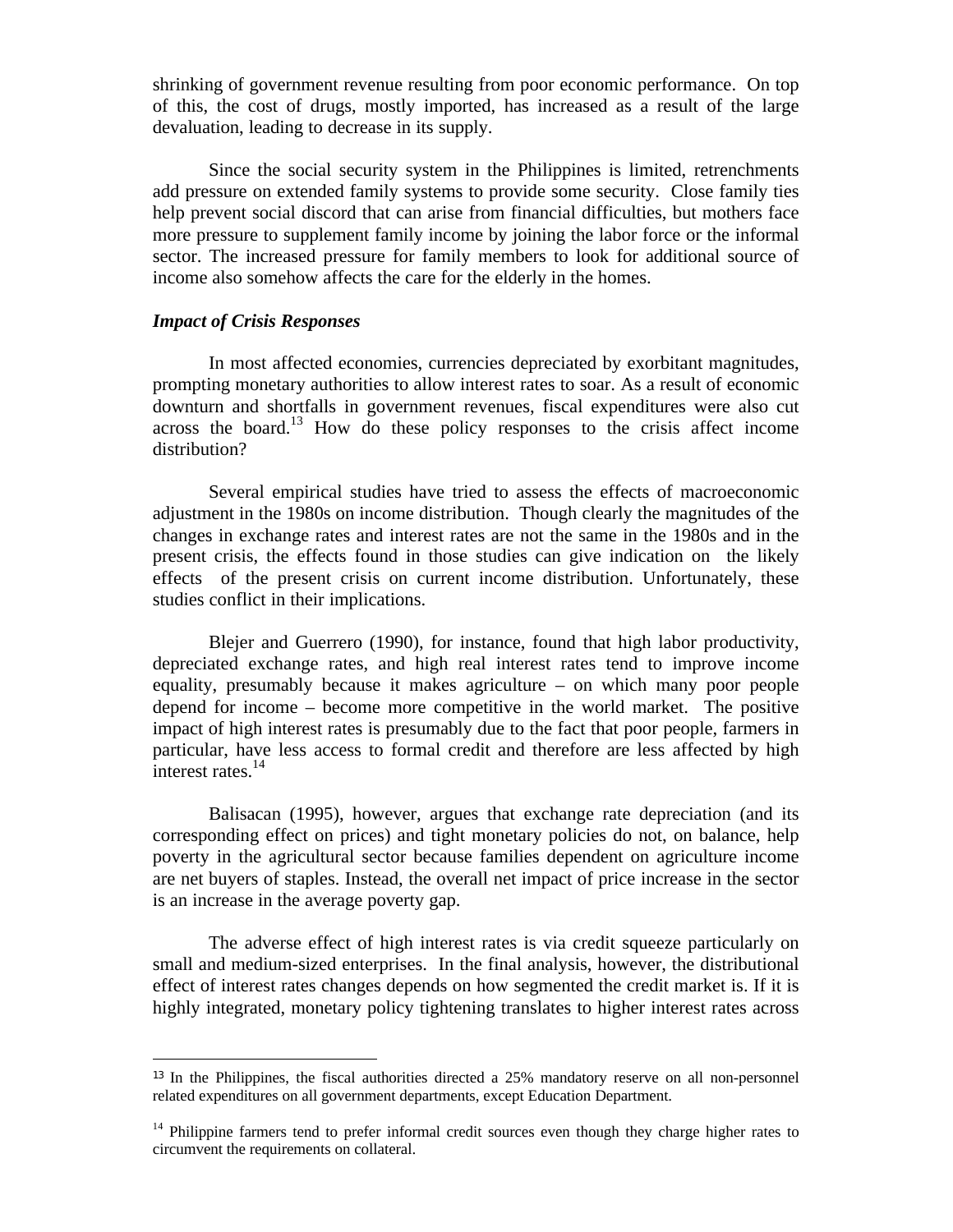the board. Government programs that help different groups gain access to credit can therefore alleviate the effect of tight money on income distribution.

# **Policy Lessons**

The Asian crisis is essentially a banking crisis. For economies in Asia to start growing again, the banking system has to be nourished back to health, which may imply bailing out some banks. But since it may appear that the financial problems of the rich are being mitigated at the expense of the poor in the sense that everybody pays for the bailout through taxation and government funds are diverted from other socioeconomic programs, such bailout has an equity consideration. Expenditures on safety nets can help diminish this perception and thereby help gain democratic support for necessary structural reforms in the financial sector. Besides, barring wasteful expenditures or corruption, social spending can be an effective way to engineer a fiscal expansion.<sup>15</sup>

These safety nets must aim at ensuring food security<sup>16</sup> and maintaining purchasing power of vulnerable households through the promotion of well-targeted public works, expansion of unemployment insurance system that ease their transition into future jobs, targeted subsidies, and retraining for retrenched public sector employees.

Admittedly, safety nets do not come without a problem. Its administration tends to be plagued with inefficient bureaucracies and relatively high levels of corruption leading to beneficiaries other than the targeted group. In particular, the experience of many countries shows that the urban middle class tend to capture the benefits. This is not too bad if this were to happen in the Philippines, however, because as discussed above, the primary casualties from the Asian crisis appear to be the middle income families, more than the lowest income groups.

Long-run solutions, however, must go beyond safety nets but should address the problem of low levels of human capital. High levels of human capital is important for low-income families to get better jobs, which are the best means for inclusion in society and for someone to feel productive. Also, human capital development is the best means to bridge the widening wage gap between skilled and unskilled workers that is even more highlighted by increased globalization. This problem needs to be addressed, crisis or no crisis.

 To a certain extent, the equity effects of investment in human capital is foolproof. While the impact of other structural reforms – take for instance, the agrarian reform program in the Philippines – on equity is open to question, the effect of increased expenditure on education, health, as well as infrastructure in rural areas in reducing poverty and improving income distribution is well documented.<sup>17</sup>

<sup>15</sup> Stiglitz (1998).

<sup>&</sup>lt;sup>16</sup> This may be better addressed by keeping prices of essential staple foods low, like rice, while ensuring that distribution network remains effective.

<sup>17</sup> Balisacan (1995) shows that college graduates tend to earn much higher wages than those with lower levels of education.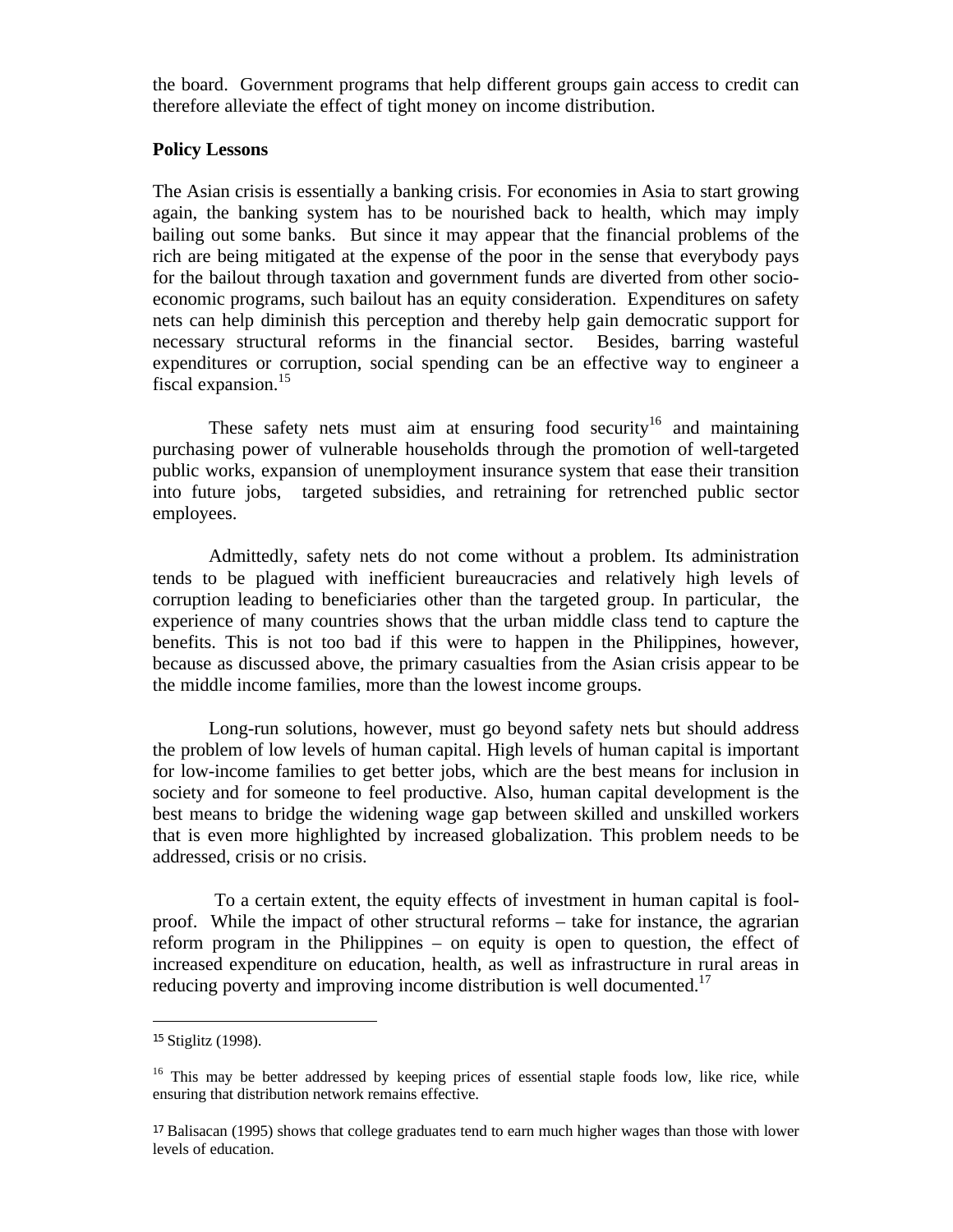Investment in human capital and regional development can boost economic growth, and strong growth is a necessary condition for raising incomes and living standards, and ultimately for solving income inequality.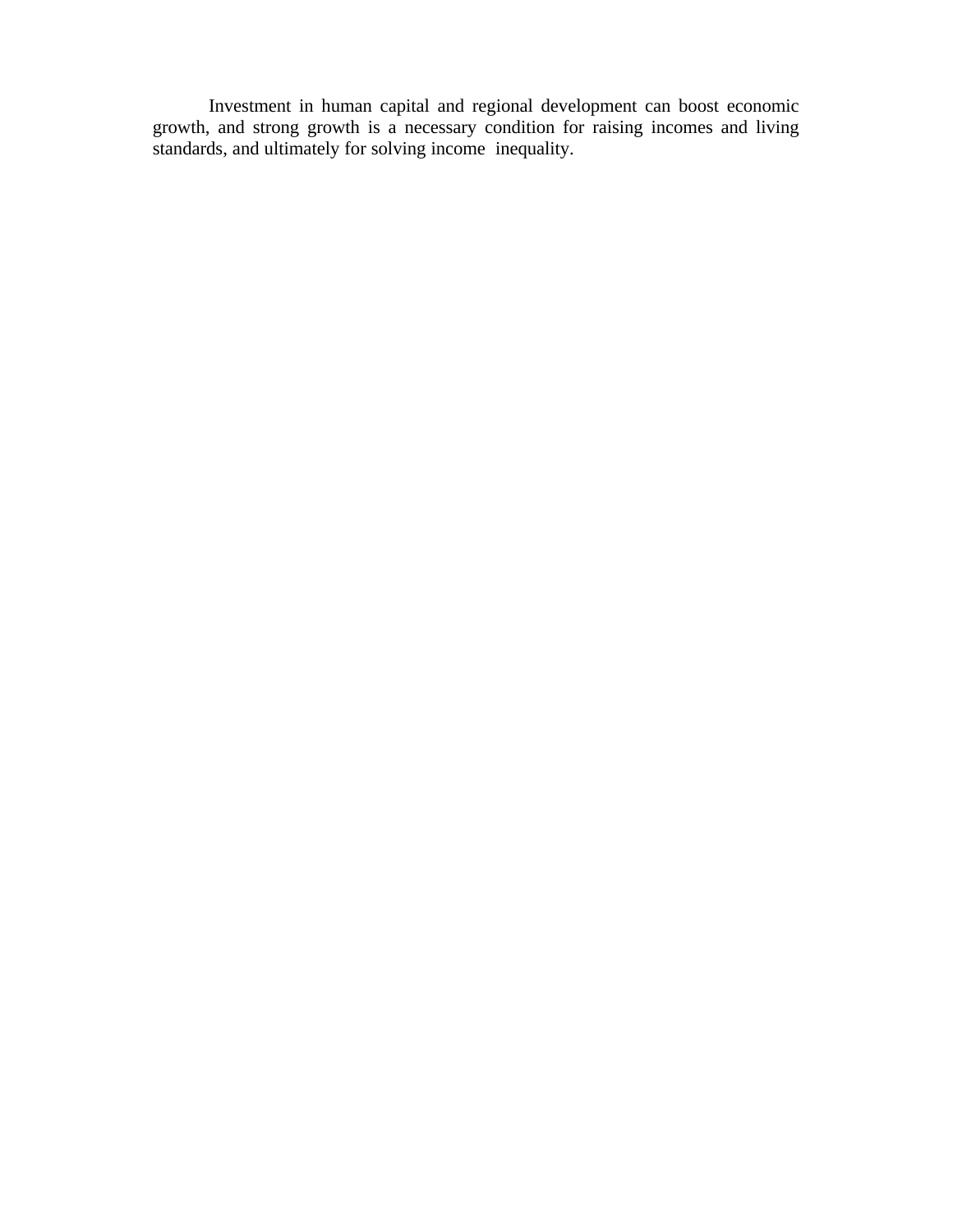#### **Bibliography**

- Antonio, E. 1998. " Sorting out the Reasons for the Economic Slowdown" UA&P School of Economics Working Paper.
- Balisacan, A. 1997. "Getting the Story Right: Growth, Redistribution, and poverty Alleviation in the Philippines." *Philippine Review of Economics and Business.* Vol 34, No.1.

\_\_\_\_\_\_\_\_\_. 1995. "Anatomy of Poverty during Adjustment: The Case of the Philippines." *Economic Development and Cultural Change.* Vol. 44, No.1.

Bangko Sentral ng Pilipinas. 1998. *The Philippines: Staying on Course*.

\_\_\_\_\_\_\_. 1998. *Selected Philippine Economic Indicators.* Various Issues.

- Blejer, M. and I. Guerrero. 1990. " The Impact of Macroeconomic Policies on Income Distribution: An Empirical Study of the Philippines." *Review of Economics and Statistics.* Vol. 72. pp.1-25.
- Gerson, P. 1998. "Poverty, Income Distribution, and Economic Policy in the Philippines." IMF Working Paper 98/20.
- Gupta, S., C. McDonald, C. Schiller, M. Verhoeven, etc.. 1998. "Mitigating the Social Costs of the Economic Crisis and the Reform Programs in Asia." IMF Paper on Policy Analysis and Assessment 98/7.
- Lim, J. 1998. "The Social Impact and Responses to the Current East Asian Economic and Financial Crisis: The Philippine Case." *Asian Migrant Magazine*. April-June.
- \_\_\_\_\_. 1998. "The Philippines and the East Asian Economic Turmoil." In *Tigers in Trouble,* Jomo K.S., ed. Zed Books Ltd. UK.
- National Statistical Coordination Board. 1998. *Family Income and Expenditure Survey.* Various Issues.
- \_\_\_\_\_\_\_\_. 1997. *Philippine Statistical Yearbook*.
- Pasadilla, G. 1998. "The Philippine Economy in 1997: Review and Prospects" Paper delivered at the 35<sup>th</sup> Annual Conference of the Philippine Economic Society, Shangri-la EDSA Hotel, February 1998.
- Stiglitz, J. 1998. " Responding to Economic Crises: Policy Alternatives for Equitable Recovery and Development." Paper prepared for the North-South Institute Seminar, Ottawa, Canada. September.
- Tanzi, V. 1998. "Conference Participants Agree on Key issues." *Finance and Development.* IMF. Volume 35, No. 3.